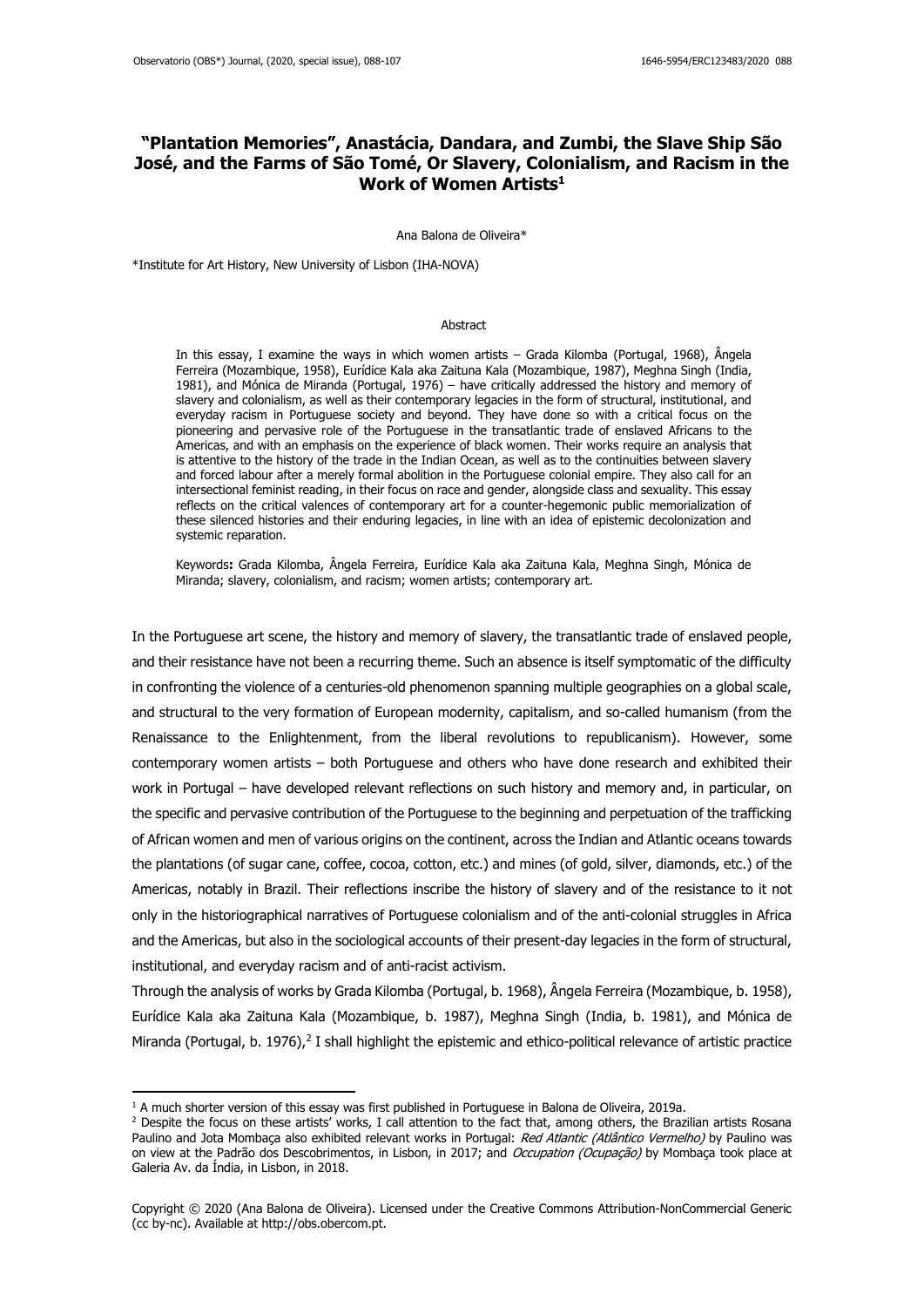for the critical memorialization of slavery. Despite being very diverse, these artists' works nonetheless share poetic, personal, and subjective perspectives that are also assumedly ethico-political, social, and collective. Their practices are as deeply affective as they are rigorously conceptual and research-based (namely, in their use of several kinds of archives). They are visual as much as auditory, performative, three-dimensional, and textual. Of course, acknowledging aesthetic and political common grounds must go hand in hand with the recognition that these artists' different ethnic-racial positionalities, within structural processes of racialization and racism, have impacted disparately on their life and work.<sup>3</sup>

In 2009, about one hundred and a half skeletons of enslaved Africans, dated from the fifteenth, sixteenth, and seventeenth centuries, were found in an old dump in the Vale da Gafaria area, just outside the medieval wall of Lagos, in Portugal. This is the city that, in 1444, became the first gateway to the slave trade in Europe. Significantly, the museum and the memorial to enslaved people, which had been planned for the site, were never built, with a parking lot (the construction of which had led to the finding) and a mini-golf being erected in their place; whereas the remains were embarrassedly and quietly sent to and kept in Coimbra, receiving the attention of no more than a few national and foreign researchers.<sup>4</sup> The building of the former slave market in Lagos – the first in Europe – has an exhibiting space since 2010, which was slightly expanded in 2011. It was classified as a monument of public interest only in 2014, renovated in 2015, and reopened as a museum in 2016.

In *Wattle and Daub (Pau a Pique)* (2016), Ângela Ferreira counters the amnesia surrounding the Portuguese pioneering of the trafficking of enslaved people from West Africa, as well as its subsequent extension to East Africa and, in particular, Mozambique, through a contemporary image of the scaffolded façade of Lagos' old market, taken by Ferreira during its recent renovation. This photo is screened on gallery and museums walls from a sculptural installation that, resembling a fence, is made with wattle and daub (pau a pique), an architectural construction technique commonly used in Mozambique. Thus, by means of the architectural reference, always important in Ferreira's work, she adds visually, spatially, materially, and formally another contextual layer to the scaffolding on the old market's façade in the screened image, thereby interconnecting spaces and times, geographies and histories.

At Ferreira's invitation, this three-dimensional space was occupied and activated by the musical performance of the Mozambican singer Selma Uamusse, who, at the opening of the installation at Escola das Gaivotas, in Lisbon, in February 2016, sang Zumbi (1974), the famous song in homage to Zumbi dos Palmares (Brazil, 1655-1695) by the Brazilian Jorge Ben Jor (Fig. 1). <sup>5</sup> Together with his partner Dandara, Zumbi was one of the most important leaders of the *quilombola* resistance against slavery and Portuguese colonialism in Brazil, and is today a symbol of Afro-Brazilian culture.<sup>6</sup> Born free in the Quilombo de Palmares (founded in the seventeenth century in the Alagoas region of north-eastern Brazil by formerly enslaved people who had rebelled and fled), Zumbi was its last king, having been murdered by the Portuguese in 1695, while Dandara, of whom little is known, is said to have preferred suicide to enslavement in 1694.

<sup>&</sup>lt;sup>3</sup> Kilomba is a Portuguese of Angolan and São Tomean descent, who lives in Berlin; Kala is a Mozambican, who currently lives in Paris; Ferreira is a Mozambique-born Portuguese and South African, who lives in Lisbon; Singh is an Indian living in Cape Town; and Miranda is a Portuguese of Angolan descent, who lives in Lisbon.

<sup>4</sup> See, for instance, Ferreira, Coelho & Wasterlain, 2019.

<sup>&</sup>lt;sup>5</sup> Ferreira's exhibition Wattle and Daub (Pau a Pique) was a part of the curatorial program Old School, developed by Susana Pomba. See Uamusse's performance in Ferreira's installation in Ferreira & Uamusse, 2016.

 $6$  *Ouilombos* were the hinterland and highland settlements of escapee communities in Brazil.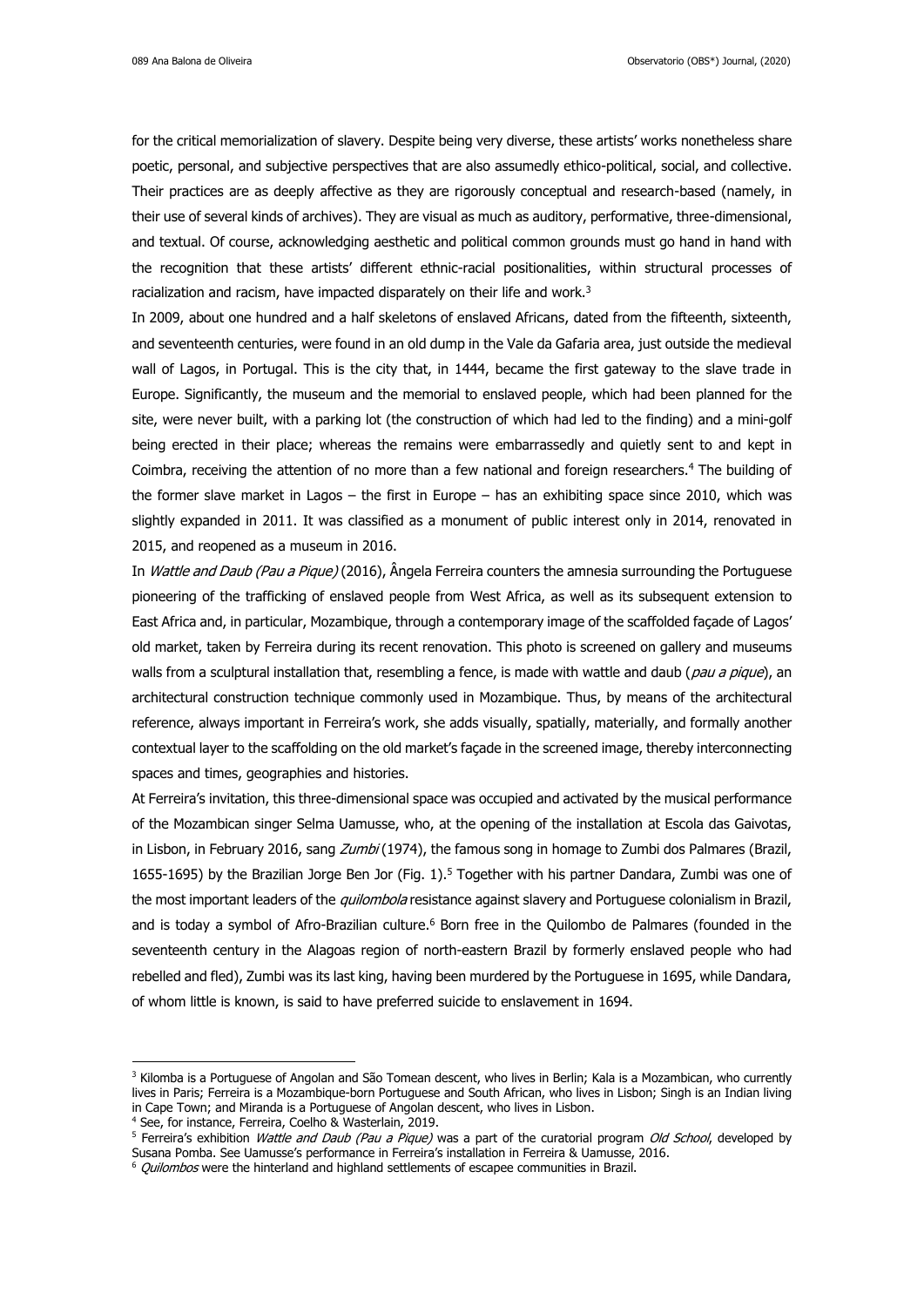# **Figure 1:** Ângela Ferreira, Wattle and Daub, 2016. Performance by Selma Uamusse, Ângela Ferreira, Wattle and Daub, Escola das Gaivotas, Lisbon, 2016. Photo: Vera Marmelo. © Ângela Ferreira. Courtesy of the artist.



In Uamusse's musical performance in *Wattle and Daub*, the lyrics of Ben Jor's *Zumbi* underwent minor but relevant changes, since, between "Angola, Congo, Benguela / Monjolo, Cabinda, Mina / Quiloa, Rebolo", the singer inserted Lisbon, Maputo, and Nacala (in Nampula, in northern Mozambique), thus explicitly inscribing Portugal (within Europe) and Mozambique (within East Africa) in the set of Brazilian and African, Atlantic and Indian geographies referenced in the song.<sup>7</sup> Indeed, if *Zumbi* already expands Paul Gilroy's canonical Black Atlantic beyond Anglophone and Atlantic contexts (1993 & 2010), Uamusse's rendition connects Portugal and Mozambique decisively and specifically to the history and memory of the trade and slavery in Brazil; recalling, in particular, that in Lagos and Lisbon, too, there were large auctions with princesses and their subjects for sale.<sup>8</sup> and that people from East Africa were also enslaved in Brazil (beyond many other geographies, namely around the Indian ocean).<sup>9</sup> Ferreira's installation includes research material with explicit visual documentation of the skeletons found in Lagos, among old images of the slave market, information about the history of Portuguese colonialism, slavery, and quilombola resistance in Brazil, images of Ben Jor and Zumbi, as well as wattle and daub constructions in Mozambique.

Eurídice Kala aka Zaituna Kala (in homage to her grandmother Zaituna) and Meghna Singh also devoted themselves to thinking about the global and transoceanic history of the trafficking of enslaved Africans to the Americas, with a focus on the role played by the Portuguese. Like Ferreira, to the extent that the geographies of their own personal histories partake of the broad cartography of this global history, Kala and

 $7$  Ouiloa refers to territory of present-day Tanzania, which was temporarily occupied by the Portuguese in the sixteenth century.

<sup>8</sup> Zumbi's lyrics mention a large auction with a princess and her subjects for sale: "... Aqui onde estão os homens / Há um grande leilão / Dizem que nele há / Uma princesa à venda / Que veio junto com seus súditos...".

<sup>9</sup> Indeed, as we shall see, several works examined in this essay contribute towards the opening up of theories on the Black Atlantic (Gilroy, 1993; Gilroy, 2010) and the Lusophone Black Atlantic (Naro, Sansi-Roca, Treece, 2007; Vale de Almeida, 2004), insofar as they explicitly include the Indian ocean in the history of the transatlantic slave trade and black Atlantic cultures, while keeping in mind the trans-Indian slave trade. See Harries, 2016; Vergès, 1999.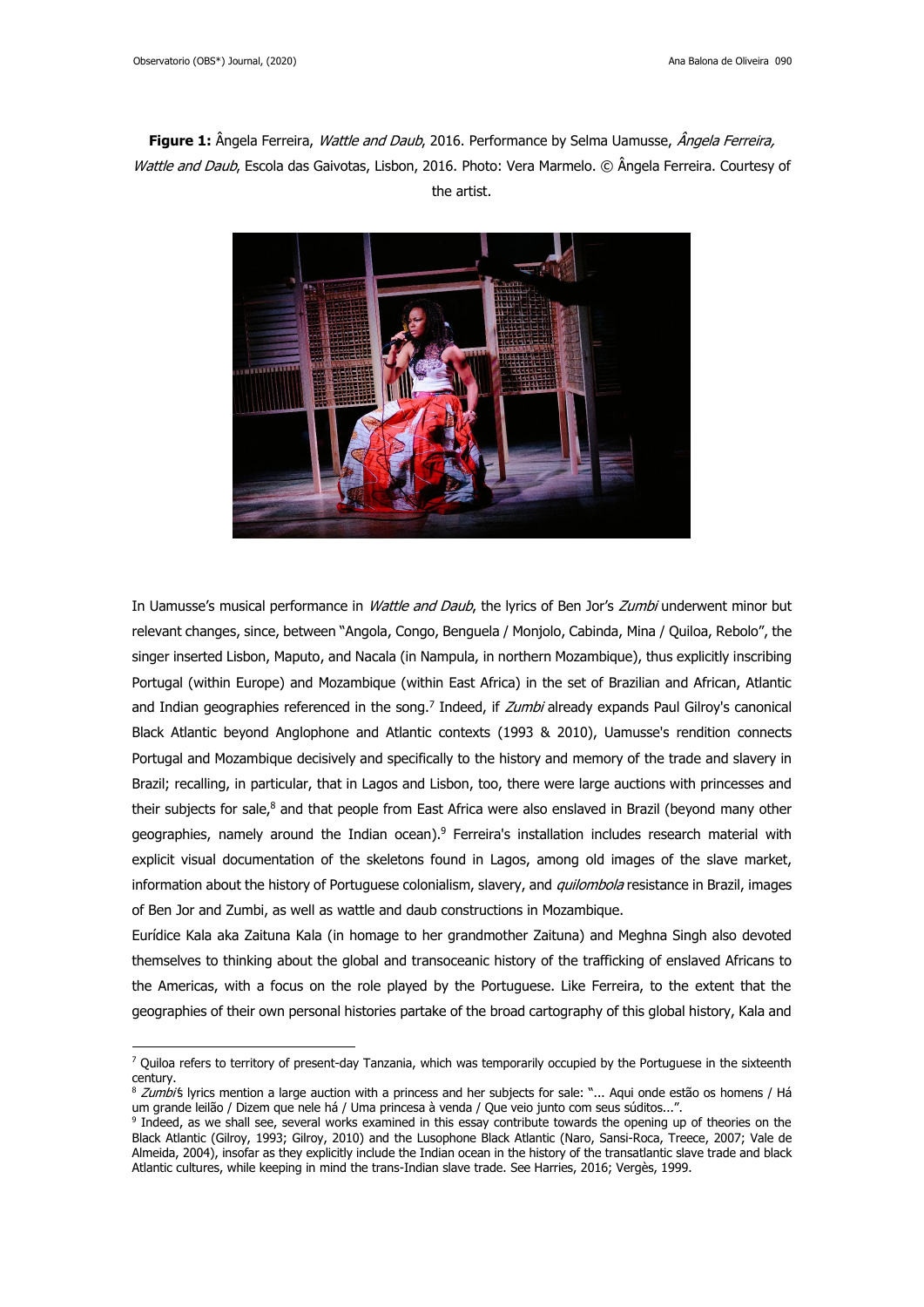Singh addressed how East and Southern Africa and, in particular, Mozambique and South Africa make up contexts inextricable from the historiographical narrative of the trade and slavery. Coincidentally, both carried out research-based installations about the confirmation, around 2015, that the wreckage previously found off Cape Town belonged to the Portuguese slave ship São José Paquete de África, one of the first to transport enslaved people from Mozambique to Brazil, a route that would become frequent throughout the nineteenth century.<sup>10</sup> Having departed from Lisbon to Mozambique on April 19, 1794, this ship carried about five hundred Africans to the sugar plantations of Maranhão, in north-eastern Brazil, when, on December 27 of that year, it hit rocks in the Clifton area and wrecked. The crew survived, as did about half of the enslaved people, who were then sold in Cape Town, while the other half perished.

In Sea (E)scapes (2015-2018) (Fig. 2), which Kala started during a residency at Hangar – Artistic Research Center, in Lisbon, the artist elaborated a kind of poetic cartography using photography, video, drawing, found objects, sculpture, sound, text, and two performances in Lisbon and Cape Town (the documentation of which integrates the project).<sup>11</sup> Kala connected the collective histories of four geographic locations linked to the journey of the Paquete São José: the western tip of Europe in Portugal (to the north); the southern tip of Africa in South Africa (to the south); northern Mozambique (to the east), from where much of the Mozambican enslaved labour came; and north-eastern Brazil (to the west). She did so not only through the use of historical material found in archives in Lisbon, Cape Town, and Maputo, but also through her own journeys across (and embodied experience of) Lisbon, the Portuguese coast, Dakar, Maputo, Nampula, the Island of Mozambique, and the Cape of Good Hope. She recorded these journeys photographically with Polaroids, on which she wrote short texts commenting on these spaces. Such images are poetic, far from documentary, and mediated by a personal archive of Kala's own, as well as inherited experiences and memories (while her family lived through colonialism, which included male labour in the mines of apartheid South Africa, Kala lived in post-apartheid Johannesburg).<sup>12</sup> So, her gaze focuses decisively on the maritime landscapes of these spaces, united (through the specific geography and history of the São José) by the broader geographies and histories of slavery, colonialism, apartheid, and their contemporary legacies, namely in the form of old and new, forced and voluntary migratory routes through which people and their cultures have circulated, both facing and resisting violence.

<sup>&</sup>lt;sup>10</sup> See Harries, 2016.

<sup>&</sup>lt;sup>11</sup> The Lisbon performance took place in the framework of the collective exhibition  $(Co)$ Habitar at Casa da América Latina, in November 2016 (which also included Kala's Measuring Blackness, to be discussed below; see Brito Alves, Lamoni & Serra, 2018), while the Cape Town performance took place in the context of the Infecting the City Festival, in April 2017.  $12$  See Kala's views on "becoming the archive" in Kala & Cotter, 2017. After her migratory experience in Johannesburg, Kala is currently living in Paris. Regarding the colonial migration of Mozambicans to the mines of apartheid South Africa, recruitment was often forced even when contracted. See Harries, 1994; O'Laughlin, 2002.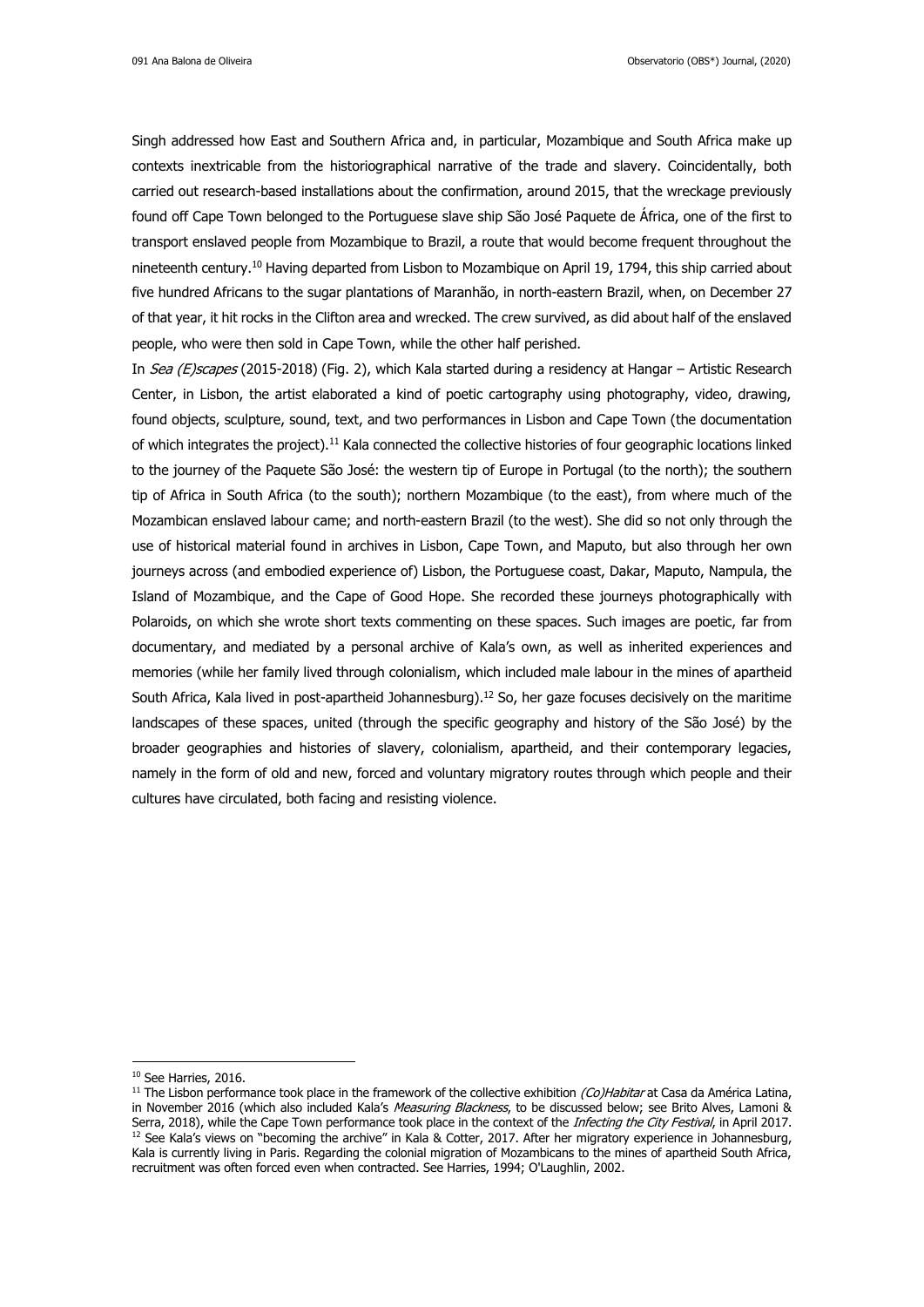## **Figure 2:** Eurídice Kala aka Zaituna Kala, Sea (E)scapes, 2015-2018. Video still. © Eurídice Kala aka Zaituna Kala. Courtesy of the artist.



Singh also furthered her reflections on these themes while spending time in Lisbon, in the context of a residency at Hangar. From a personal point of view, she was interested in thinking about the colonial and post-colonial histories shared by Portugal, India (where she was born), South Africa (where she lives), Mozambique, and Brazil, by identifying the traces of the São José off Cape Town, within the broader framework of her visual research on migration and globalization. Initially, she developed the video work Our Story in This Ocean (2015-present) and, more recently, with Simon Wood, she has been dedicated to Container (2017-present), an installation made with virtual reality technology. With the history of the São José as a starting point and background, Container focuses on contemporary forms of enslavement and the subaltern condition of a majority of racialized subjects who migrate in search of better living conditions, as opposed to the easy mobility of a privileged minority. It establishes an unequivocal link between the former slave ship, the current oceanic transport of commodity containers, and the often deadly sea crossings (reminiscent of the transatlantic trade) of subjects whose black bodies continue to be commoditized and oppressed. Marked by Singh's lived experience in, and of, Cape Town, Container also reveals how apartheid's socio-economic and ethnic-racial segregation is far from over, by staging a kind of trans-historical encounter between the enslaved black bodies of the São José and the white bodies of the wealthy South Africans who frequent Clifton Beach.

As a result of the artist's presence in the city of Lisbon, Our Story in This Ocean examines, in turn, the history of the São José in greater proximity to the specificity of this European context (while, at the same time, inscribing both this history and this geography in the expanded chronology and cartography of global capitalism, which the title itself indicates by locating this shared story in the ocean). In addition to data (obtained from archives in Cape Town and Lisbon) on the transatlantic slave trade, the key role played by the Portuguese in it, and the route, wreck, discovery, and identification of the wreckage of the São José in South Africa, the video installation includes images of (mostly public) statuary and murals commemorating the Portuguese so-called discoveries, which the artist visited in Lisbon. Noteworthy are the busts of African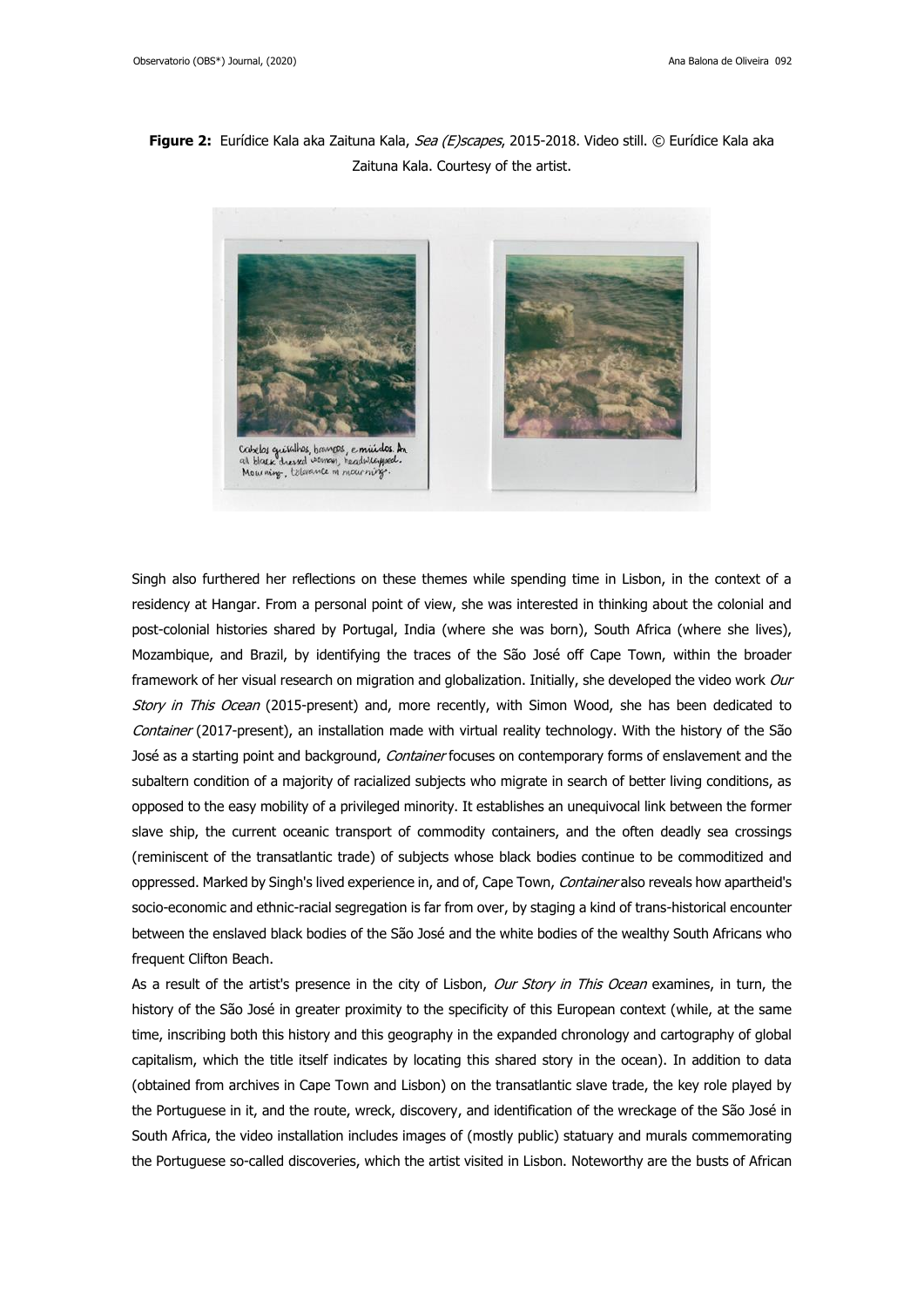people at the Tropical Botanical Garden in Belém;<sup>13</sup> the statue of Adamastor in the Santa Catarina viewpoint;<sup>14</sup> a bust of Vasco da Gama;<sup>15</sup> and Almada Negreiros' panels at the Maritime Terminals of Alcântara and Rocha do Conde de Óbidos.<sup>16</sup> The juxtaposition of these references in the video installation critically draws attention to how the celebratory and epic, public and private memorialization of Portuguese enslaving colonialism as a benign civilizing, scientific, and multicultural mission, following the lusotropicalist ideas propagated by the Estado Novo dictatorial regime  $(1926-1974)$ ,<sup>17</sup> to this day continues to whitewash the predatory and extractive economic motivation of such a project and the enormous violence (physical, psychic, and symbolic) on black subjects that sustained it.<sup>18</sup> The price to pay for such whitewashing is the persistence of this violence in post-colonial times permeated with coloniality, in the form of structural, institutional, and everyday racism in Portuguese society. Structural racism is evident, for example, in the socio-economic and ethnic-racial segregation of Lisbon's urban peripheries (beyond many other spheres of social, political, and cultural life).

The economic motivation of the colonial and enslaving enterprise is also underlined by Kala in the performative video Measuring Blackness and a Guide to Many Other Industries (2016) (**Fig. 3**). Traditionally considered a symbol of white female purity in the West and, via colonialism, beyond it, the white wedding dress becomes a kind of standard measurement based on which other white materials are weighed upon a set of scales.<sup>19</sup> These are some of the materials associated with the history of the European colonial conquest in Africa (in particular, Mozambique), the enslavement and trafficking of African people across the Indian and Atlantic oceans, slavery and forced labour (which, in the Portuguese empire, including Mozambique,

<sup>&</sup>lt;sup>13</sup> The Tropical Botanical Garden was created as the Colonial Botanical Garden in 1906, and hosted the colonial section of the Exposition of the Portuguese World, an initiative undertaken by the Estado Novo in 1940 in Belém, Lisbon, where people from the Portuguese colonies in Africa were displayed (see Ferraz de Matos, 2006). It was named Overseas Garden in 1951, that is, at a time when, after the Second World War, the Estado Novo tried to justify the colonial status quo by all means, including a change in nomenclature: the colonies became overseas provinces and the empire was promoted as a multi-continental nation. The garden became Tropical only in 1983, almost a decade after the Carnation Revolution in 1974, which put an end to Estado Novo.

<sup>&</sup>lt;sup>14</sup> The Adamastor was a mythical monstrous figure, which the Portuguese so-called discoverers had to defeat when passing through the Cape of Good Hope. It was famously written about in the sixteenth-century epic poem Os Lusíadas, by Luís Vaz de Camões.

 $15$  Vasco da Gama was the first known European to reach India by sea in 1498.

<sup>&</sup>lt;sup>16</sup> Almada Negreiros was a Portuguese modernist artist, who kept an ambiguous position vis-à-vis the Estado Novo: although anti-establishment, he received commissions from the regime.

<sup>&</sup>lt;sup>17</sup> Theorised by the Brazilian sociologist Gilberto Freyre, lusotropicalism was appropriated by the Estado Novo after the Second World War to justify Portugal's maintenance of its African colonies when other European countries started to decolonize. It propagated the idea that the Portuguese mixed more with the African populations they colonized and were more benevolent towards them than the other European colonizers. These ideas are still pervasive in Portuguese society. See, for instance, Castelo, 1998; Anderson, Roque & Ventura Santos, 2019.

 $18$  An important memorialization initiative countering the celebratory narrative was Diass – Association of Afrodescendants' proposal for a Memorial to Enslaved People in Lisbon, which was chosen by Lisboners in the framework of the municipal participatory budget voting process in 2017. Subsequently, Djass invited the artists Grada Kilomba (Portugal), Kiluanji Kia Henda (Angola), and Jaime Lauriano (Brazil) to present three proposals, which were voted in six public gatherings across the city, notably in peripheral Lisbon where many African and Afro-descendant communities live and who were especially invited to participate. The winning proposal to be built by Lisbon's municipality is Kia Henda's. Djass' modus operandi contrasted enormously with Lisbon mayor's tourism-driven, top-down intention to open a Discoveries Museum, which received fierce opposition from activists, artists, and academics.

<sup>&</sup>lt;sup>19</sup> From her own personal history of marriage, separation, and divorce, Kala first examined the use of the white wedding dress in Mozambique in the photographic series Entre-de-Lado (2012-2017), which, together with Measuring Blackness, culminated in the installation Imagine If Truth Was a Woman... And Why Not? (2016), exhibited at the Dakar Biennial, in 2016 (Njami, 2016). In these works, the wedding dress is Kala's own. *Entre-de-Lado* began as a historical and critical reflection on the introduction of western wedding traditions and dresses into Mozambican cultural practices during the colonial era. In particular, she analysed the impact of the circulation of photographs of the famous wedding of Queen Victoria of England to Prince Albert in 1840 (which was re-enacted for the camera in 1854). Kala presented Entre-de-Lado/As Queen Victoria (2017) in the collective exhibition Being Her(e) at the Galeria do Banco Económico, in Luanda, in 2017-2018 (see Balona de Oliveira, 2018, 2019b, 2020a & 2020b).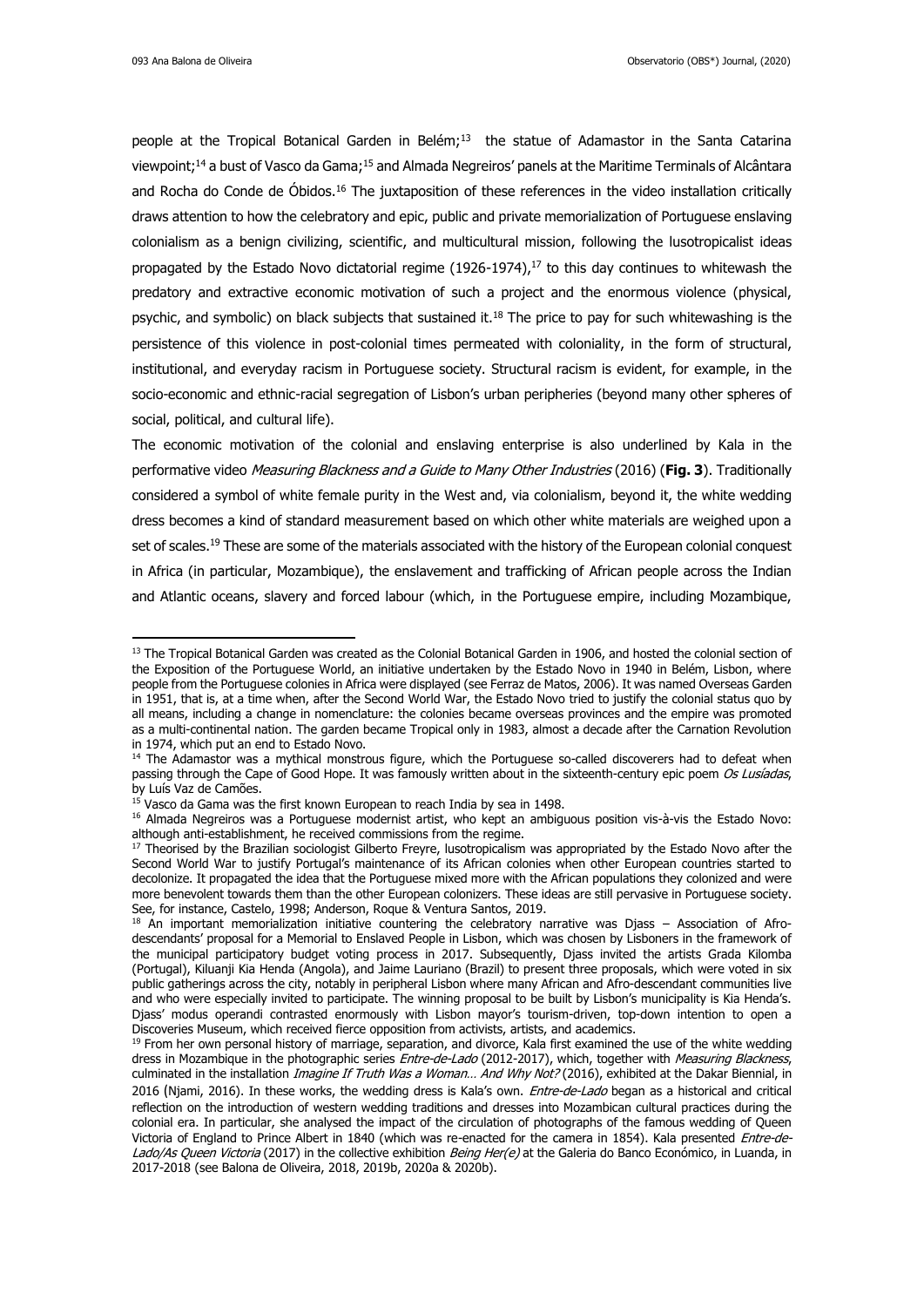and despite changes in the law, lasted practically until independence in 1975).<sup>20</sup> This is why the work's title points towards an actual *measurement of blackness* by means of the weighing of white materials. This weighing also hints critically at the ways in which, from enslaving so-called Renaissance and Enlightenment, to colonial and capitalist industrialisation, to post- and neo-colonial global capitalism, whiteness has become a widespread and deep-rooted trope, even as a colour, for what is generally deemed better, superior or more valuable. Hence, next to the wedding dress, and depending on its weight, the artist (here performing as her character *That [BLCK] Dress*)<sup>21</sup> places on the scales some of the African (more specifically, Mozambican) raw materials commercialised by Europeans (in particular, the Portuguese): ivory (which, "too scarce to be filmed", the artist warns us in words written on a sheet of paper stuck on the wall behind her, is substituted with paper), salt, bone (made from candle wax), coconut, cotton, and plaster powder (used in construction). 22

**Figure 3:** Eurídice Kala aka Zaituna Kala, Measuring Blackness and a Guide to Many Other Industries, 2016. Video still. © Eurídice Kala aka Zaituna Kala. Courtesy of the artist.



<sup>&</sup>lt;sup>20</sup> Mozambique's, Cape Verde's, São Tomé and Príncipe's and Angola's independence occurred in 1975, while Guinea-Bissau's was unilaterally declared by the PAIGC in 1973. On the continuities between slavery and forced labour in the Portuguese empire, see Bandeira Jerónimo & Monteiro, 2019; Castro Henriques, 2019. On forced labour in the Portuguese empire from 1944 to 1962, see Monteiro, 2018. On forced labour in Mozambique, see O'Laughlin, 2002.

<sup>&</sup>lt;sup>21</sup> Kala's performative persona That [BLCK] Dress appears in several works besides Measuring Blackness, such as Telling Time: From Compound to City (2014) and Will See You in December...Tomorrow (WSYDT) (2015). On the latter, see Balona de Oliveira, 2017 & 2020b. The former is a performative and conversational piece (with video) that took place twice a day (4am and 1pm) at the Jeppe train station, in Johannesburg. Kala reflected on the apartheid and post-apartheid commuting of black labourers to the city centre. In the early morning, in the absence of any announcement at the station – an apartheid legacy –, she announced the train times. In the afternoon, following a strategy similar to the one she would later use in the Maputo-based performance of *WSYDT*, she offered tea to commuters in exchange for their stories and memories of Johannesburg, whereby they also told of time, past and present. A camera recorded and screened their entering and exiting the conversation.

<sup>&</sup>lt;sup>22</sup> When presented within the installation *Imagine If Truth Was a Woman* at the Dakar Biennial in 2016, Measuring Blackness was accompanied by other elements, namely text pieces with the written names of the six white materials (see Njami, 2016; Balona de Oliveira, 2019b, 2020a & 2020b). Kala worked purposefully with Mozambican materials: the salt and the wax came from Matola, near Maputo; the cotton, from Nampula, in northern Mozambique; the plaster powder, from a cement site near the Maputo airport.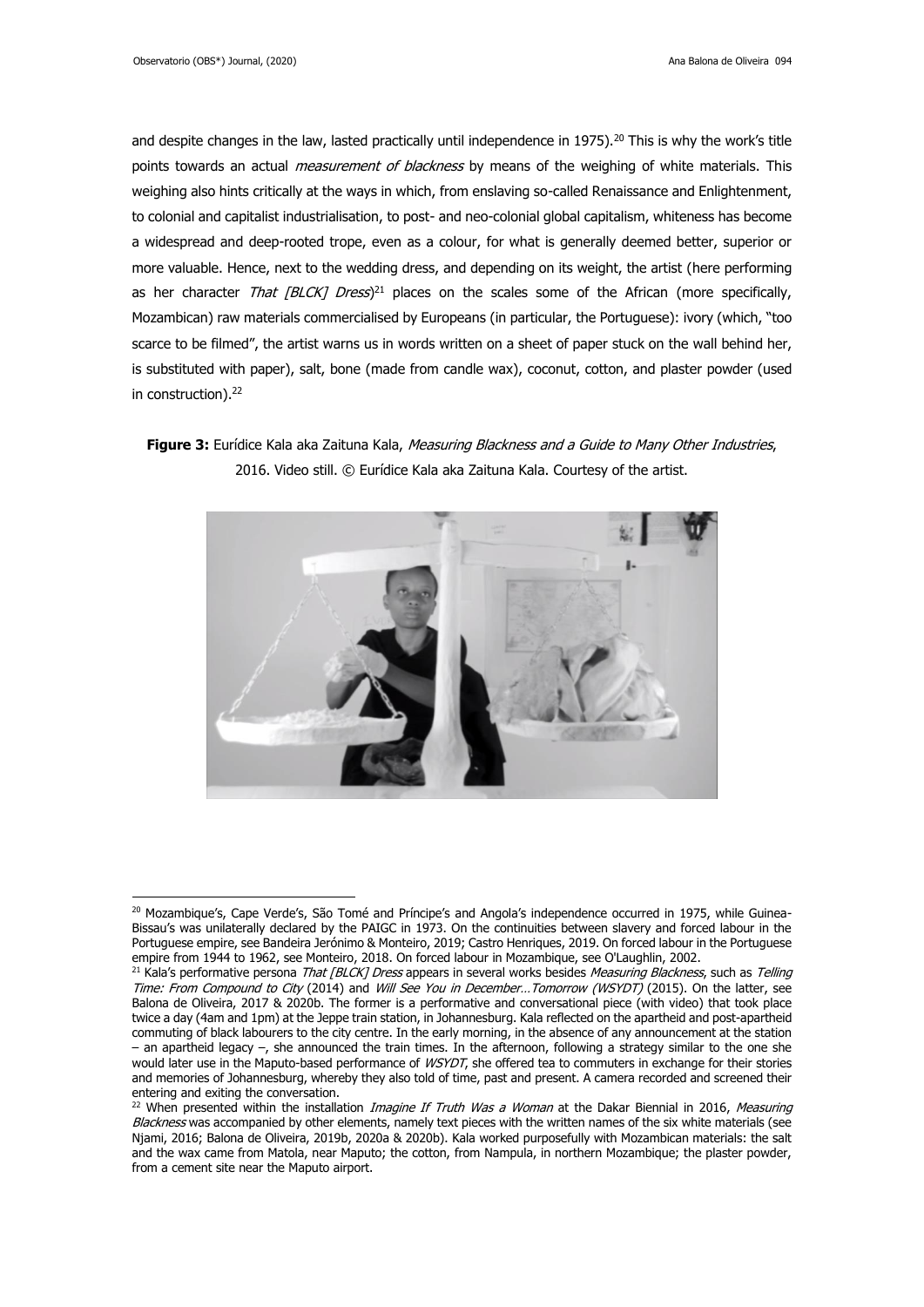Through visual and material presentation and performance, Kala deconstructs the notion of the European civilizing mission.<sup>23</sup> She unveils the intimate relationship, made visually, materially, and performatively explicit, between such purportedly benign civilizational ideals (notably female) and the violence of commodification (*measurement*) and genocide of black lives, and of the cultural epistemicide that accompanied them – a violence that, for black women living under slavery in plantation economies, acquired specific features, especially (though not exclusively) sexual ones, with enduring legacies.<sup>24</sup> The work's title presents this genocidal *measuring* of *blackness* as a guide to many other industries, whereby it underscores the necropolitical racialization (with its particular forms of [un]gendering black women outside of respectable white womanhood) at work in the capitalist and colonial exploitation of black bodies and labour by European modernity and industrial revolution (both before and after the abolitions) – a racialization that, under neocolonial guises, continues to thrive in the present.<sup>25</sup>

Kala's critical analysis of whiteness is intensified chromatically by the fact that the entire space in which the performance unfolds is painted white, including the wall on which a map and other visual and textual elements are stuck, the table, the scales on which the artist determines the quantity of the raw materials based on the weight of the wedding dress, and the gloves with which she handles them, as if she had decided not to touch them with her bare hands, protecting herself. She thus highlights the blackness of her own body and dress, whilst at the same time signalling, by means of this very emphasis on black as a colour, that race is not only a social construct, but also a powerful one, with very real consequences for racialized subjects, and that racialization occurs both along and beyond purely colourist lines. Indeed, colourism as a preference for lighter skin tones is yet another instance of *measuring blackness* against the so-called standard of a white backdrop.

In Kala's deconstruction of whiteness, the black skin neither internalises, nor allows itself to be made invisible by the white masks, including female ones.<sup>26</sup> In line with intersectional feminism,<sup>27</sup> Kala examines how white supremacy, white feminism, and patriarchal anti-racism have denied the specificity of black women's experiences and the multiple forms of discrimination they face (for example, attempts to escape stereotypes of over-sexualisation have often culminated in conceptions of female respectability far stricter for black women). $28$  In contrast to the whiteness of the wedding dress (and the similarly alienating white blackness of the widow, while also differing from sartorial expectations of Africanness and African femininity associated with the use of the *capulana*),<sup>29</sup> That [BLCK] Dress reasserts blackness as an embodied, historically

<sup>&</sup>lt;sup>23</sup> On the Portuguese so-called civilizing mission between the late nineteenth and the early twentieth century, see, for instance, Bandeira Jerónimo, 2009.

<sup>24</sup> See hooks, 2015; Davis, 1983.

<sup>25</sup> See Mbembe, 2003, 2001, 2013 & 2016; Ferguson, 2006.

<sup>&</sup>lt;sup>26</sup> See Fanon, 2008; Mama, 1995. As is well known, whiteness and "white masks" have also taken the shape of black faces on white bodies. In the performative video Unlike Other Santas (2013), Kala critically subverts, by appropriation, the entrenched racism of the stereotypical representations of the black body in the Dutch blackface tradition of the Zwarte Piet (Black Pete). Displaced by a black female body – the artist's own –, the blackface is further disrupted by the cutting and shaving of the black hair and by a warrior-like face painting.

<sup>&</sup>lt;sup>27</sup> On black, intersectional, post-, and decolonial feminisms, see, among others, hooks, 2015; Davis, 1983; Hill Collins, 2009; Crenshaw, 1989; Spivak, 1988 & 1999; Mama, 1995; Vergès, 2017 & 2019.

<sup>28</sup> See hooks, 2015; Davis, 1983.

<sup>&</sup>lt;sup>29</sup> Beyond the western female character of the bride dressed in white, in the Lisbon-based part of Sea (E)scapes Kala also looked at a related figure, a sort of "post" to the white bride: the old widow dressed in black, evoking namely the impoverished women left behind by the men who departed to the so-called discoveries and the colonial war (the wars of liberation in Angola, Mozambique, and Guinea-Bissau [1961-1974]). The artist sees this elderly woman, associated with oppressive stereotypes of female resignation and permanent mourning, as still prevalent in Portuguese society, notably the poor, rural, and religious. This figure, too, was propagated by the processes of colonization. To this white and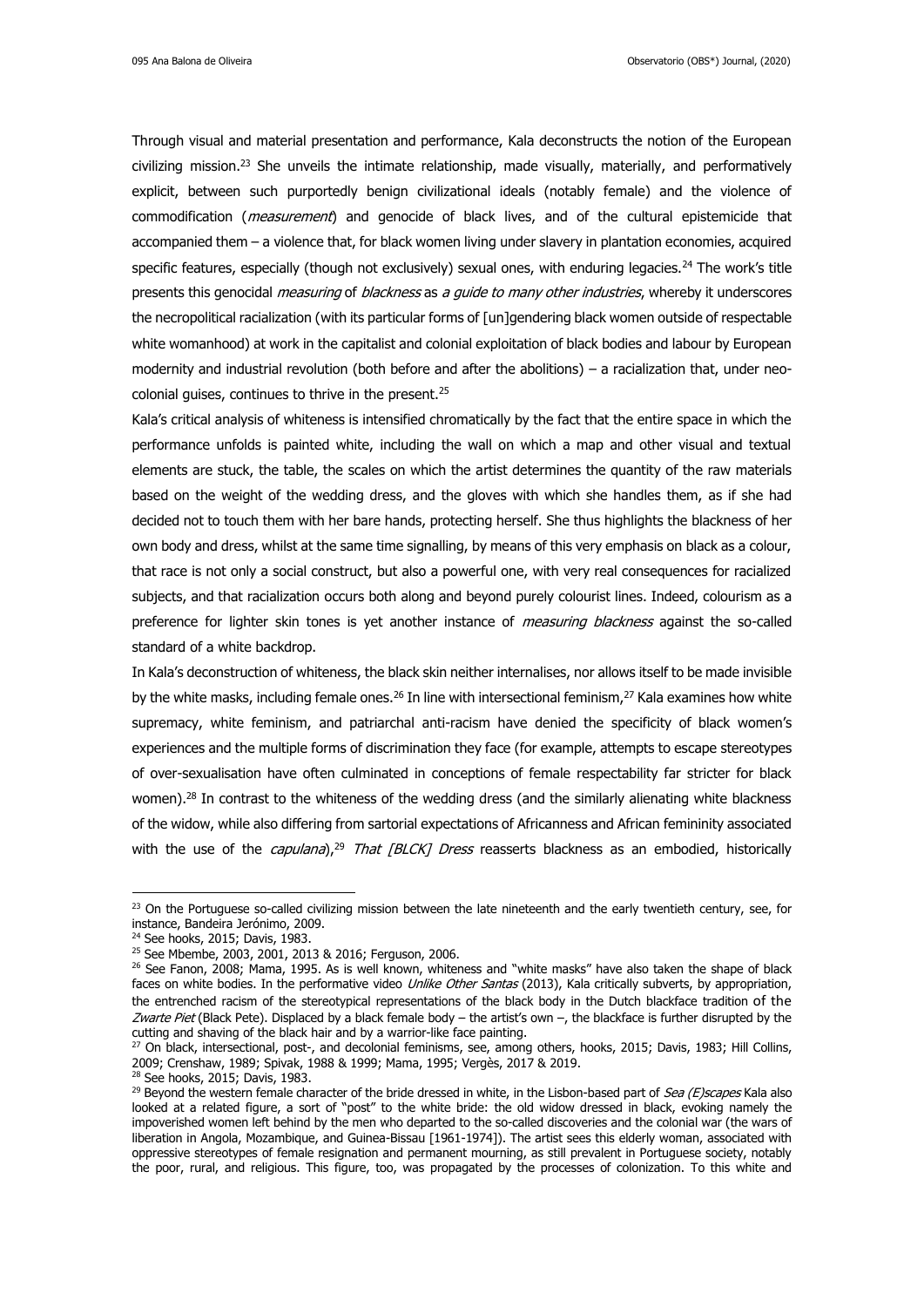conscious, non-normatively gendered, and performative space of resistance to intersected racism, sexism, homo- and transphobia, and capitalism.



**Figure 4:** Grada Kilomba, Table of Goods, 2017. Installation view, Grada Kilomba, Secrets to Tell, MAAT, Lisbon, 2017-2018. Photo: Bruno Lopes. © Grada Kilomba. Courtesy of the artist and MAAT, Lisbon.

Raw materials associated with the history of slavery also appear in Grada Kilomba's Table of Goods (2017) (Fig. 4). In this case, cocoa powder, chocolate, ground coffee, coffee beans, and sugar appear amidst a circular elevation of vegetable soil, the perimeter of which is punctuated by wax candles. The installation evokes a memorial, in the form of a burial ground and ceremony, in homage to the enslaved ancestors who perished in the transatlantic crossings and plantation economies, not only of the Americas, but also, for example, in Angola and São Tomé and Príncipe (countries to the diaspora of which the artist belongs).<sup>30</sup> Indeed, despite the legal reforms with which, before the independences (1973-1975), Portugal attempted to silence the growing internal and external pressure and struggle against its colonial empire (which included protests and revolts, the crushing of which ultimately led to the liberation wars in Angola, Guinea-Bissau, and Mozambique between 1961 and 1974), $31$  forced labour nonetheless remained a common practice until

patriarchal female sartorial blackness, Kala counter-poses the figure of That [BLCK] Dress, the character which she herself performs, and with which the black dress becomes a symbol of resistance to racist, patriarchal, and capitalist whiteness (see Balona de Oliveira, 2019b, 2020a & 2020b). Kala examines the *capulana* in WSYDT (see Balona de Oliveira, 2017 & 2020b).

 $30$  The homage in the form of the proper burial relates to the fact that enslaved ancestors were deprived from it, while evoking the protracted temporality of the collective trauma of slavery and colonialism, restaged in racism: "our history haunts us because it has been improperly buried" (Kilomba, 2008, p. 146). The use of soil also evokes the dirt eating by means of which enslaved people often committed suicide (Kilomba, 2008; Ferreira de Carvalho, 2017).

<sup>31</sup> Some of these massacres were: Batepá (São Tomé, 1953); Baixa do Cassange (Angola, 1961); Mueda (Mozambique, 1960); Pdjiguiti (Guinea-Bissau, 1959); Wiriamu (Mozambique, 1972), etc. See, among others, Nascimento Rodrigues, 2018; Cabrita Mateus & Mateus, 2011; Dhada, 2016. The liberation war began in Angola in 1961, in Guinea-Bissau in 1963, and in Mozambique in 1964. It was fought by the MPLA and the FNLA in Angola (subsequently, also by UNITA); by the PAIGC in Guinea Bissau; and by FRELIMO in Mozambique. In São Tomé and Príncipe, the MLSTP was founded in exile in Gabon in 1960.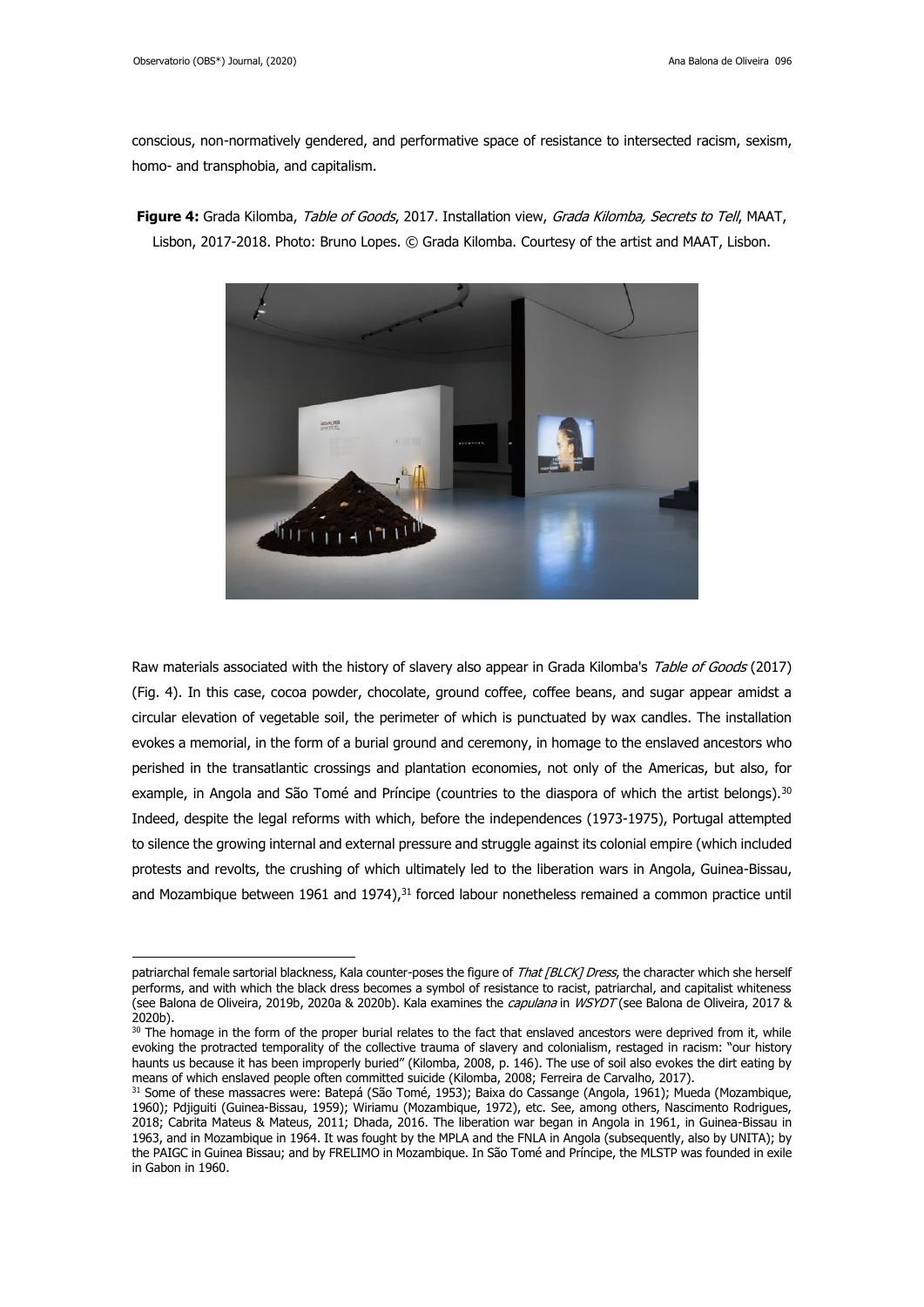independence in various contexts.<sup>32</sup> São Tomé and Príncipe, in particular, has a complex history of various and successive forms of enslaved labour, named differently after the formal abolition of slavery in the archipelago in 1875, which was largely due to São Tomeans' constant resistance. Henceforth, Portugal resorted to the importation of labour from Cape Verde, Angola, and Mozambique to São Tomé and Príncipe's cocoa and coffee farms or *roças*.<sup>33</sup> Many of these plantations were nationalized after independence and, subsequently, progressively abandoned, but some of them were re-appropriated and their ruined spaces occupied in various ways by former workers and their descendants.<sup>34</sup>

**Figure 5:** Mónica de Miranda, Untitled, 2020. From the series All That Burns Melts into Air, 2020. Inkjet print on cotton paper, variable dimensions. © Mónica de Miranda. Courtesy of the artist.



This is the reality examined by Mónica de Miranda in the photography, video, and sculptural installation All That Burns Melts into Air (2020) (Fig. 5), made in São Tomé and Príncipe. Miranda draws from, while transforming, the famous phrase "all that is solid melts into air". Purportedly inspired by one of Prospero's speeches in Shakespeare's early seventeenth-century *The Tempest*,<sup>35</sup> the phrase was elaborated by Marx

<sup>&</sup>lt;sup>32</sup> On forced labour until 1962, see Monteiro, 2018.

<sup>33</sup> After the formal abolition of 1875, enslaved people were replaced by serviçais, subsequently called contratados. São Tomeans' historical resistance (escapes, hinterland quilombos or mocambos, revolts, etc.) to both slavery and the subsequent forced labour culminated, firstly, in the destruction of many sugar plantations in the sixteenth century and the concomitant decline of sugar production, which was transferred to Brazil and later replaced by cocoa and coffee, and, secondly, in the importation of forced labour (serviçais and contratados) from Cape Verde, Angola, and Mozambique upon the formal abolition. The surviving former forced labourers, who stayed in the archipelago after independence in 1975, and their descendants comprise contemporary São Tomean society, with the inherited colonial hierarchy that keeps them at the bottom having far from disappeared in the post-colonial period. On this colonial hierarchy and its legacies, see Seibert, 2015. On São Tomean quilombolas and their descendants, the Angolares, the 1591 slave revolt led by Amador, and their lusotropicalist denial by the geographer Francisco Tenreiro, see Seibert, 2012. On the continuities between slavery and forced labour, see Bandeira Jerónimo & Monteiro, 2019; Castro Henriques, 2019.

 $34$  For an architectural history of the rocas, see Pape & Rebelo de Andrade, 2013.

<sup>&</sup>lt;sup>35</sup> Prospero says: "Our revels now are ended. These our actors,/ As I foretold you, were all spirits and/ Are melted into air, into thin air:/ And, like the baseless fabric of this vision,/ The cloud-capp'd towers, the gorgeous palaces,/ The solemn temples, the great globe itself,/ Ye all which it inherit, shall dissolve/ And, like this insubstantial pageant faded,/ Leave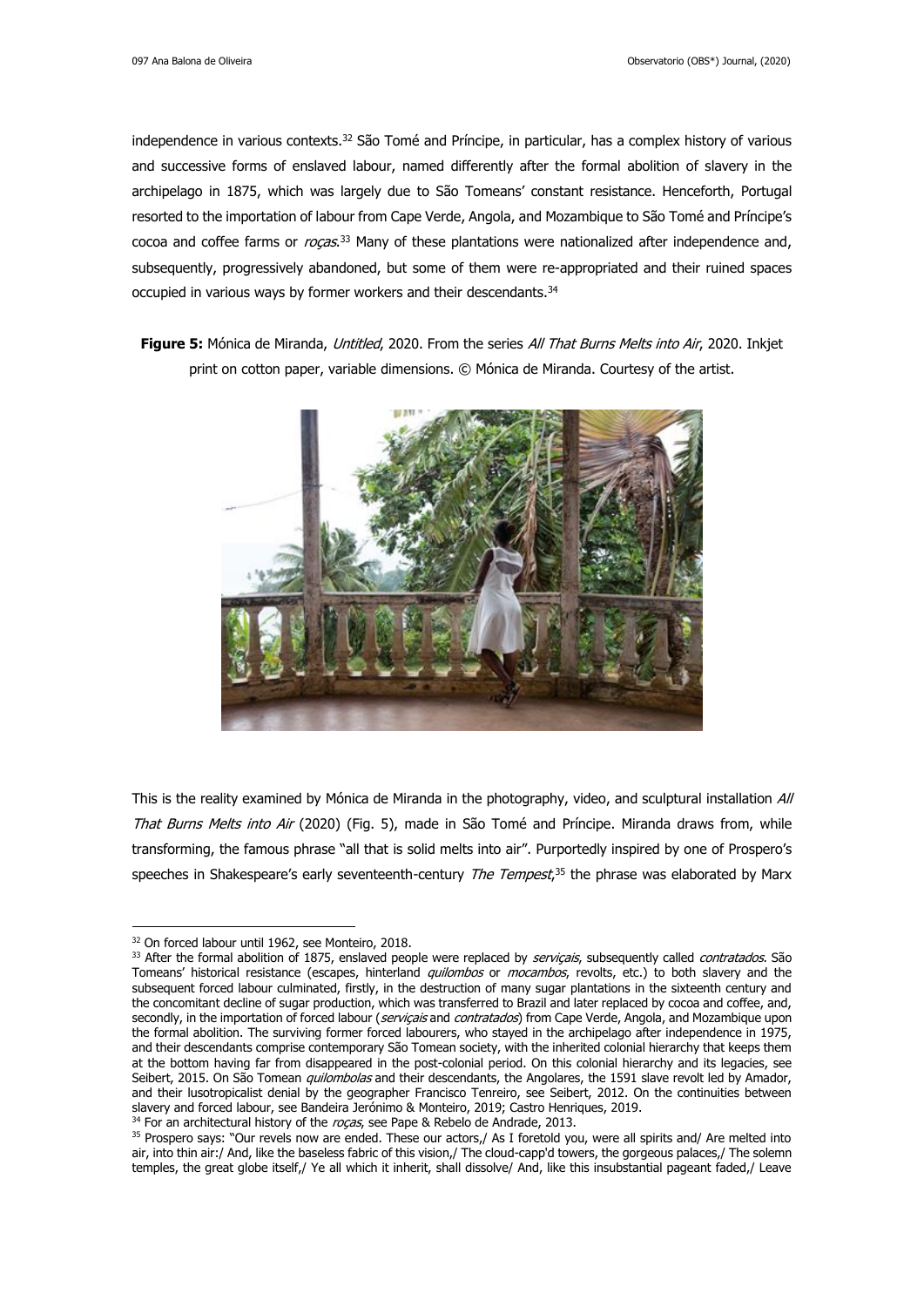and Engels in their 1848 The Communist Manifesto,<sup>36</sup> and retrieved by the Marxist philosopher Marshall Berman as the main title of his 1982 The Experience of Modernity.<sup>37</sup> Despite these three texts' very distinct contexts and times of production, they share not only an overall euro- and ethnocentrism, but also a focus on major shifts, upheavals, and contradictions of Western modernity: from the earlier period of colonial conquest, slavery, and capitalist primitive accumulation in *The Tempest*,<sup>38</sup> to the industrial revolution and rise of proletarian resistance in *The Manifesto*, to views on modern life and culture since the nineteenth century in Berman's Experience.

By highlighting heating as that which turns solid matter into liquid and gas, and burning as a transformative and/or destructive process, Miranda retains such a focus through a decolonial lens, insofar as she reflects specifically on the historical and contemporary destruction of human and non-human lives and earth systems, brought about by the extractive and predatory colonial and neo-colonial histories of racial capitalism and its attendant conceptions of modernity. At the same time, she inscribes these global pasts and presents in the very specific former geographies and enduring legacies of the Portuguese empire. In her images, the ruined *rocas* are inhabited by São Tomean young women gazing from, and at, architectural and natural landscapes that have been deeply fractured by colonial slavery and forced labour, post-colonial abandonment and neglect, and neo-colonial grip. Importantly, these young women's bodily presence also testifies to a history of resilience and resistance and a desire for repair and reparation. The artist thus signals aesthetically and politically the potency of a multifarious sense of "melting into air": the "burning" inherent to the colonial and neo-colonial profit-driven environmental destruction, which has culminated in climate change and global warming, increasingly occurring worldwide as actual raging fires and melting glaciers; the "burning" of resistance and revolt, turned literal when enslaved people set fire on plantations, the colonized began armed struggles, and anti-racists ignited fiery protests; the "burning" of the anti-colonial and post-independence revolutionary dream of liberation, irredeemably extinguished and, yet, flickeringly rekindled in artistic and activist imaginations for the future; the healing and hopeful "burning" of a warming communal bonfire, a nourishing cooking flame, a protective controlled blaze, or of an illuminating candle, which, flaring in homage to past ancestors, may reveal the way forward towards more egalitarian and sustainable futures.

Likewise, the first of Kala's two performances, in the framework of Sea (E)scapes, included references to the Mozambican workforce taken to São Tomé and Príncipe by the Portuguese, while, at the same time, it mapped an anti-colonial cartography by establishing a parallel between the Mozambican and the Guinean revolutions through readings from the Guinean writer Flaviano Mindela dos Santos's autobiographical memoirs East of Everything: Chronicles of a Childhood (2018), which Kala found in Lisbon. In the video Not

not a rack behind. We are such stuff/ As dreams are made on, and our little life/ Is rounded with a sleep" (Shakespeare in Hylton, 1993). See also Scott, 2020.

<sup>&</sup>lt;sup>36</sup> Marx and Engels resort to this phrase to describe the bourgeois epoch: "Constant revolutionising of production, uninterrupted disturbance of all social conditions, everlasting uncertainty and agitation distinguish the bourgeois epoch from all earlier ones. All fixed, fast-frozen relations, with their train of ancient and venerable prejudices and opinions, are swept away, all new-formed ones become antiquated before they can ossify. All that is solid melts into air, all that is holy is profaned, and man is at last compelled to face with sober senses his real conditions of life, and his relations with his kind" (2000 [1848, 1888]). See also Scott, 2020.

<sup>&</sup>lt;sup>37</sup> Berman states: "[modernity] pours us all into a maelstrom of perpetual disintegration and renewal, of struggle and contradiction, of ambiguity and anguish. To be modern is to be part of a universe in which, as Marx said, 'all that is solid melts into air'" (1988, 15); "To be modern, I said, is to experience personal and social life as a maelstrom, to find one's world and oneself in perpetual disintegration and renewal, trouble and anguish, ambiguity and contradiction: to be part of a universe in which all that is solid melts into air" (1988, p. 345). See also Scott, 2020.

 $38$  On primitive accumulation, see Marx, 1999 [1867, 1887]).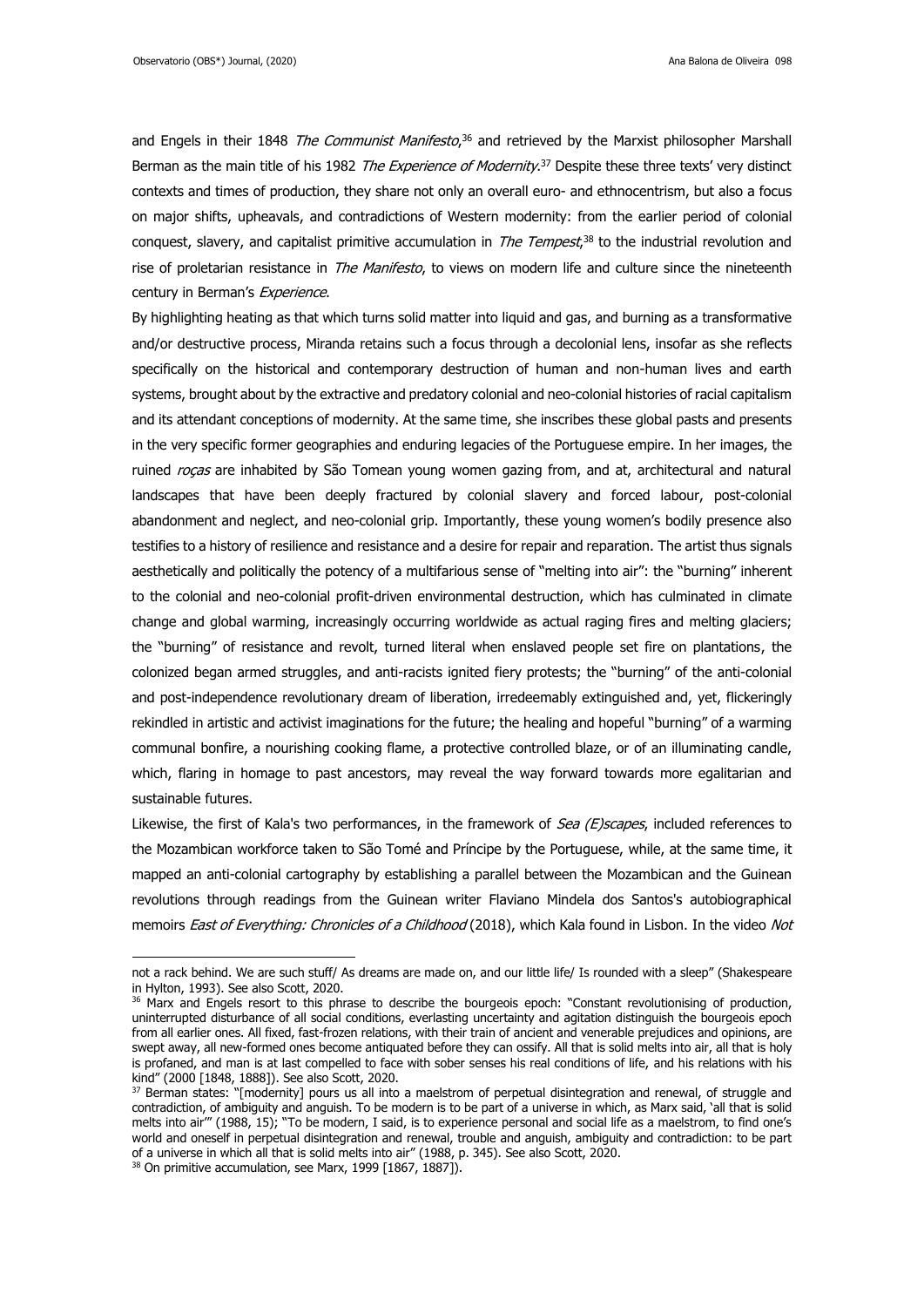a Time for Labour (2012), Kala analyses forced labour (even when contracted) in Mozambique, predominantly female in the fields and male in the mines of neighbouring apartheid South Africa;<sup>39</sup> the manifold forms of resistance to it; the enormous socio-economic and psychic wounds it left behind; the ways in which Samora Machel's socialist revolution promoted its conception of a "new man" (homem novo) around various forms of work that were considered necessary for the construction of the new nation; and the changes that took place in neo-liberal times.<sup>40</sup>

Thus, in the case of the Portuguese empire (and others), legal abolitions (notably, the one dated from 1869, which was supposed to end slavery progressively in all colonial territories until 1878) did not correspond to actual abolitions. Moreover, beyond the historical issue of the continuities between slavery and forced labour, critical thought and action around the notion of abolition (arising from the histories of black resistance rather than white abolitionism) continue to be necessary today, insofar as the wounds of structural, institutional, and everyday racism, as legacies of a long past of enslaving colonialism, remain open in Portuguese society (and others). Such wounds affect non-white people (Black, Romany, and other racialized communities) in various ways, and racialized women (both cis- and transgender) in particular, due to the intersections of race, class, and gender.

**Figure 6:** Grada Kilomba, Plantation Memories, 2015. Installation view, Grada Kilomba, Secrets to Tell, MAAT, Lisbon, 2017-2018. Photo: Bruno Lopes. © Grada Kilomba. Courtesy of the artist and MAAT, Lisbon.



<sup>39</sup> See Harries, 1994; O'Laughlin, 2002.

<sup>40</sup> Samora Machel was the first president of independent Mozambique. He led FRELIMO (Frente de Libertação de Moçambique, the Marxist-Leninist liberation movement that began the armed struggle against the Portuguese in 1964) after Eduardo Mondlane's assassination on 3 February 1969 and until his death on 19 October 1986. The aeroplane in which Machel was travelling from Zambia to Mozambique crashed in a mountainous area in South Africa. There have been suspicions, never confirmed, that the South African government might have been involved in the accident.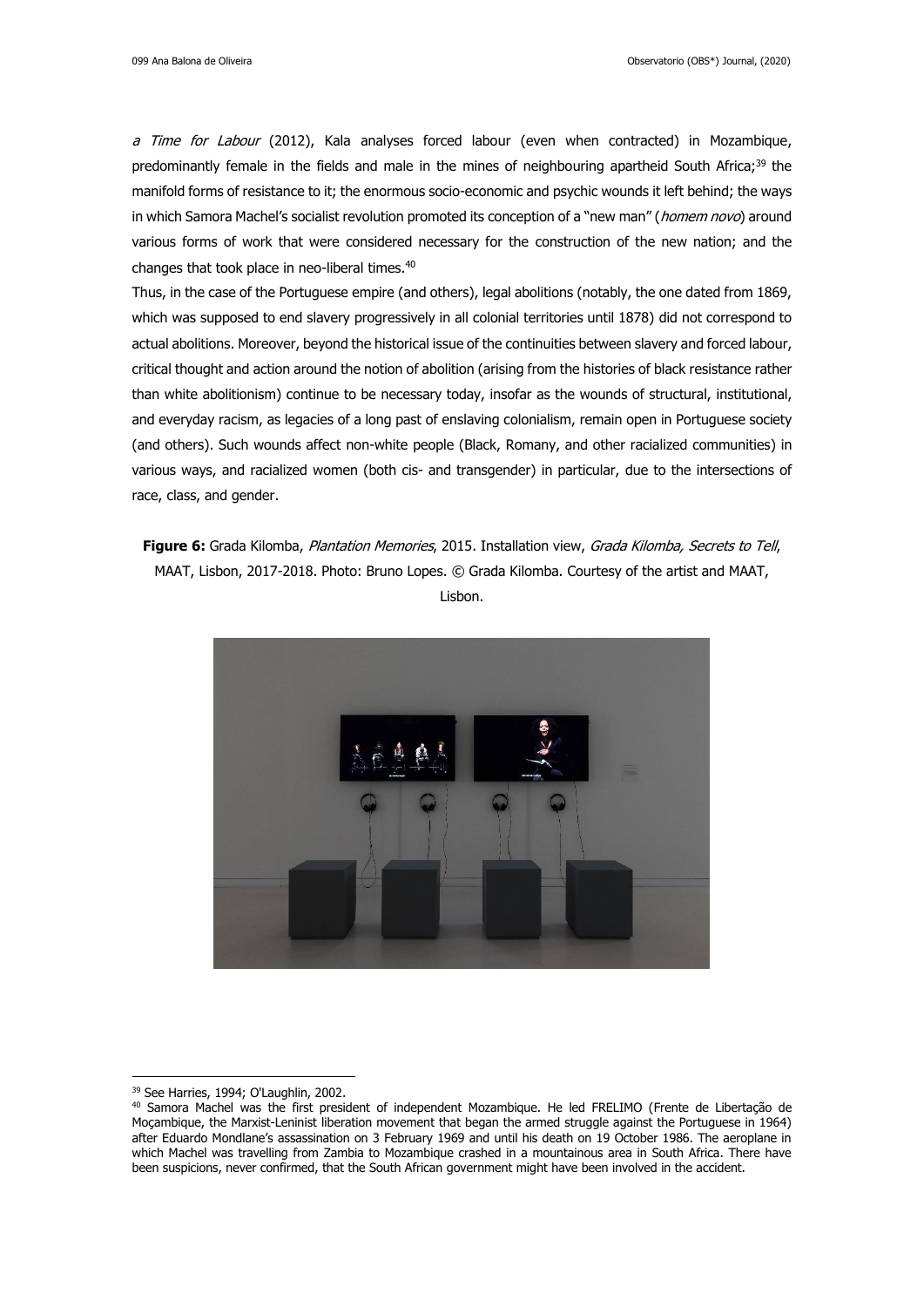Kilomba reminds us of such enduring legacies from an intersectional feminist perspective, especially in Plantation Memories, which took the form of both a publication (2008) and a video installation of staged readings (2015) (Fig. 6).<sup>41</sup> The title and subtitle of her book – Plantation Memories: Episodes of Everyday Racism – immediately make evident the continuity of the past of the plantation in the present of everyday racism (experienced on the street, at work, in relationships, etc.). The memories and episodes narrated, and elaborated upon by Kilomba, include those of the author herself (whose voice assumes the first person throughout) and of the two black women she interviewed (Kathleen, an African-American, and Alicia, an Afro-German, whose experiences are also recounted in the first person). <sup>42</sup> Thus, Kilomba highlights the ethico-political relevance of personal and subjective testimonies and psychic realities for the production of history and knowledge (against the myths of universality, objectivity, and neutrality) (2008, 24-36). She recalls the vital importance of ancestry to think about the present, namely the diasporic, and imagine the future; and draws attention to the fact that the entangled trauma caused by slavery, colonialism, and racism, as well as many forms of resistance, struggle, and healing have been transmitted through the body and the voice over generations. Plantation Memories deals with the processes through which, to this day, black people – in particular, black women – have not only suffered, but also resisted the physical, psychic, and symbolic violence of being made invisible and silenced, by becoming subjects of presence and visibility, speech and writing, history and knowledge. Kilomba's writing memorializes the "improperly buried" collective trauma of the enslaving and colonial past, which continues to erupt and hurt through unacknowledged racism (2008, p. 146). Memorializing the colonial wound and exposing racism become necessary, therefore, for the black subject's healing and decolonization, and the white subject's recognition and reparation.<sup>43</sup>

Seven years after the book was first published, Plantation Memories came to life as a performance of staged readings for video, in which the body and voice of three black female and two black male performers enact Kilomba's, Alicia's, and Kathleen's memories, experiences, and reflections on everyday racism. "Without regret, pity, shame, or guilt", they "expose what has been kept quiet as a secret", i.e. the pervasive violence of racist and sexist stereotypes around the black female and male body and psyche.<sup>44</sup> In two screens juxtaposing images of one, a few, and all of the speaking performers, who address the viewer and, at times, one another, one is invited to watch and listen: "When people like me, they say that I'm not black; when they dislike me, they say that it's not because I'm black"; "I hate when people touch my hair, ask me where I'm from"; "She committed suicide; I think she was very lonely"; "I had to be better than all the others, three times, four; black and smart"; "I'm not aggressive; angry, because this is aggressive"; "They're not interested in hearing that I'm from Berlin; rather, they want to hear a very exotic story".<sup>45</sup> The inclusion of male actors alongside the female disrupts any essentialist conception of gender and sexuality, whereas the passage from printed to performatively spoken, audible, and visible narration heightens the embodied potency of Plantation Memories' words. From Kilomba's experiences, theorizations, and conversations (not

<sup>41</sup> See Kilomba, 2008, 2015a, 2015b, 2017 & 2018.

<sup>&</sup>lt;sup>42</sup> These are fictive names.

 $43$  According to Kilomba, the path towards the black subject's healing involves a sequence of ego defence mechanisms: negation, frustration, ambivalence, identification, and decolonization (2008, pp. 153-154). White subjects' ego defence mechanisms are denial, guilt, shame, recognition, and reparation (Kilomba, 2008, pp. 20-22). The latter gained visual presence as dictionary entries in the five-screen video work *The Dictionary* (2017) (Rapazote, 2018).

<sup>&</sup>lt;sup>44</sup> See Kilomba, 2015a.

<sup>45</sup> See Kilomba, 2015a & 2015b.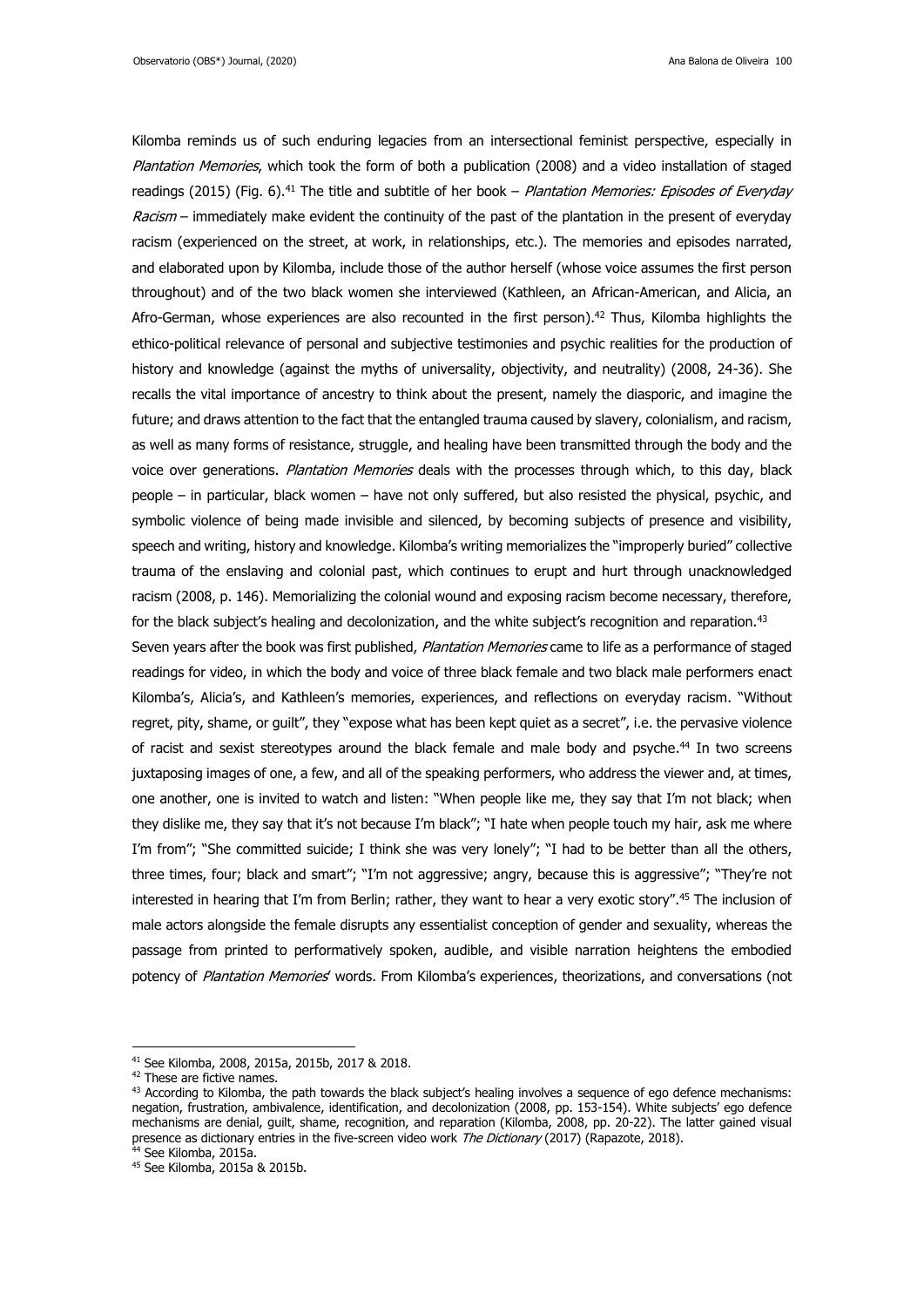only as an interviewer, but also lecturer and convenor), <sup>46</sup> to her written and printed publication, to the spoken performance for video, Plantation Memories' trajectory highlights the importance of oral and performative histories and knowledges, while never doing away with writing and the necessary task of countering the coloniality deeply embedded in both language and its silencing. In fact, besides the transition towards performative video, Kilomba's book also takes a spatial and architectural shape in the installation Printed Room (2017), in which Plantation Memories' pages cover entirely the walls of gallery spaces. Such pages are previously sent to, read, and annotated by invited collaborators, notably from African and Afrodescendant communities, whose written comments enter into dialogue with Kilomba's writing – a conversation that, accompanied by Moses Leo's sound, must be physically entered by viewers in order to be read.

**Figure 7:** Grada Kilomba, The Desire Project, 2015-2016. Installation view, Grada Kilomba, Secrets to Tell, MAAT, Lisbon, 2017-2018. Photo: Bruno Lopes. © Grada Kilomba. Courtesy of the artist and MAAT, Lisbon.



A similar decolonial thought and action is discernible in the video, sound, and textual installation The Desire Project (2015-2016) (Fig. 7), which is divided into the three acts While I Walk, While I Speak, and While I Write.<sup>47</sup> The three-channel video projection is visually made up of successive written words in white font on black screens, installed in a space which, filled with an immersive drumming sound (composed by Moses

<sup>&</sup>lt;sup>46</sup> Kilomba curated and chaired the artist talk series *Kosmos*<sup>2</sup> at the Maxim Gorki Theatre in Berlin between 2015 and 2017. The title of her series was critically retrieved from the Kosmos lecture series (1827-1828), delivered by Alexander von Humboldt (1769-1859) at the Singakademie – where the Gorki was later founded (1952) – after his travels to the Americas (1799-1804). The lectures were later published in his five-volume Kosmos: Entwurf einer physischen Weltbeschreibung (Cosmos: A Sketch of a Physical Description of the Universe) (1845-1862). Kilomba's series sought to problematize such a legacy with decolonial conversations.

<sup>&</sup>lt;sup>47</sup> Despite being *The Desire Project's* third act, *While I Write* was the first to be made in 2015 (Kilomba, 2015c). As a whole, The Desire Project was commissioned by the 32<sup>nd</sup> São Paulo Biennial in 2016 (Volz & Rebouças, 2016; Kilomba, 2016; Ferreira de Carvalho, 2017).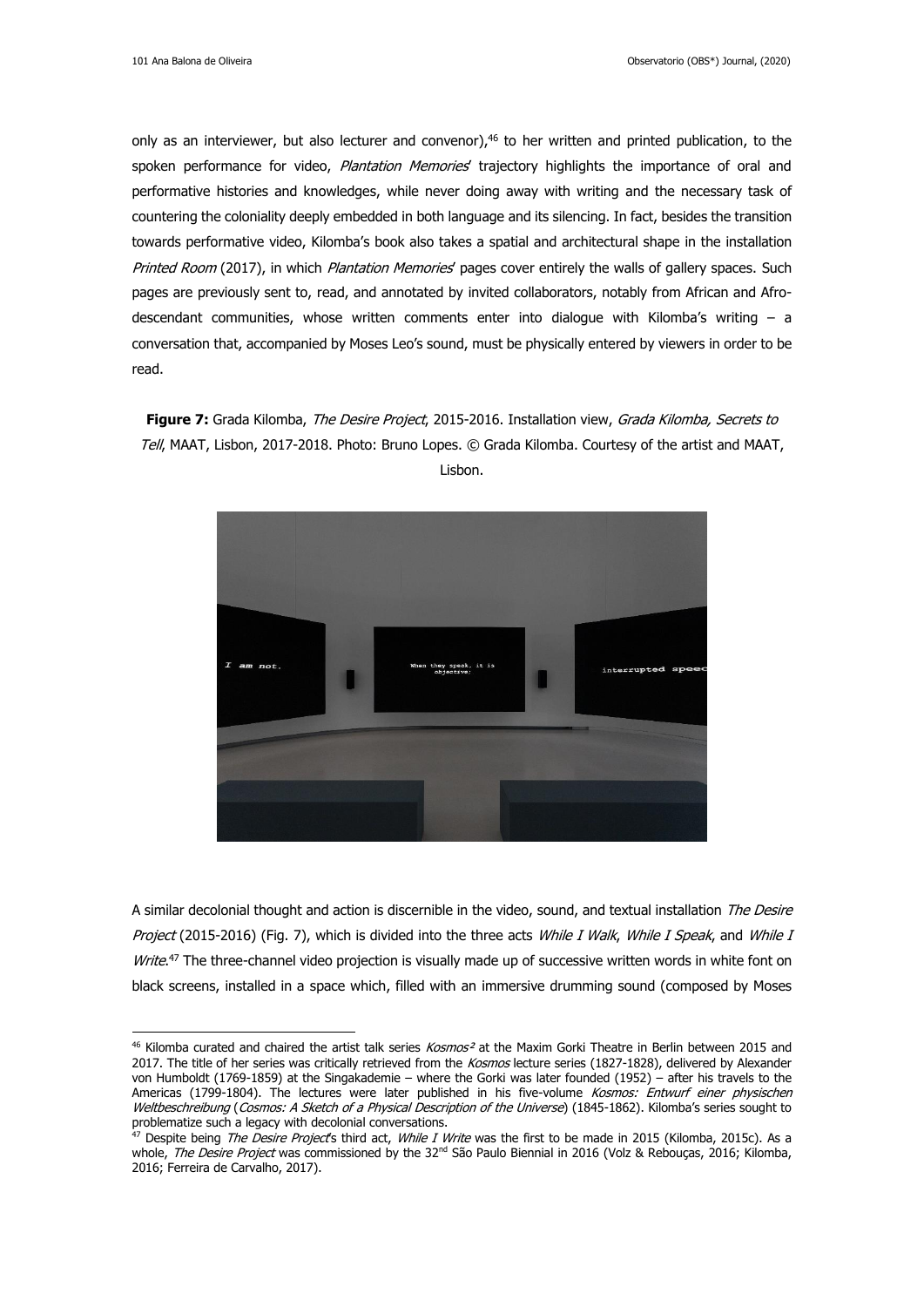Leo), viewers are invited to enter. The three acts unfold simultaneously (each on its own screen), so that viewers may follow them at the same time. In each of these acts, Kilomba's first-person script (I/we) recounts the ways in which the historical coloniality of everyday racism constantly tries to re-objectify black subjectivity, in a continuous restaging of the colonial past; and how the desire for the presence, visibility, and agency contained in walking (into all sorts of spaces, including the dominant),<sup>48</sup> speaking, and writing becomes a decolonizing and healing strategy of resistance. In *While I Walk*, citing Frantz Fanon, Kilomba writes: "'I cannot go to a film/ (…) I wait for me.'/ I wait for the savages,/ the barbarians,/ the servants,/ the prostitutes,/ the whores,/ and the courtesans,/ the criminals,/ murderers,/ and drug dealers./ I wait for what I am not  $(...)$  I am not discriminated against, because I am *different*. I become *different* through discrimination".<sup>49</sup> In *While I Speak*, one reads about the continuity of "an old colonial order", "a violent hierarchy" that defines, in oppositional, binary terms, who can be a subject of valid speech and knowledge: "They have facts,/ we have *opinions.*/ They have knowledges,/ we have experiences". In both acts, plurals highlight critically the symbolic and psychic violence at work in the homogenizing fixity of racist stereotypes.<sup>50</sup> In *While I Write*, and despite language's entrenched coloniality ("I am embedded in a history of (…) forced idioms"), writing becomes a resistant tool for reclaiming agency for the black (female) subject: "While I write,/ I am not the 'Other',/ but the self,/ not the object,/ but the subject (...) I become me".<sup>51</sup> The accompanying soundtrack evokes historically resistant auditory and performative black knowledges around drumming, found in African cultural, spiritual, and religious practices that survived epistemicide both on the continent and in the plantation economies of the Americas, notably those related to ancestor calling and worship. The initial sound is actually comprised of a multitude of (presumably white) indistinct loud voices (recorded in public spaces), which, at first ignoring the drums' gradual appearance, become silent in order to listen. Indeed, the question is never solely whether the (female) subaltern can speak, in line with Gayatri Spivak's famous interpellation, for she has always spoken and resisted in one way or another (as Spivak concedes, despite her earlier negative reply [1988; 1999]).<sup>52</sup> Rather, the question must be whether

electronic quality, recalling the kinship between older and newer forms of black aural culture, which, in its rich diversity, has become a potent counterculture of modernity (Gilroy, 1993).<sup>54</sup> Whereas in *Plantation* 

her speech is heard or silenced, traced or effaced.<sup>53</sup> Moreover, the drumming sound retains a subtle

<sup>&</sup>lt;sup>48</sup> Kilomba elaborates on the relevance, difficulties, and dangers of speaking at the centre (where one may finally enter but hardly stay), and a conception of the margin as a space not only of oppression, but also of resistance and possibility (which, however, must not be romanticized) (2008, pp. 24-36). She acknowledges the vital importance of brotherhood and sisterhood (2008, pp. 130-154), a sort of *aquilombamento* (indebted to the *quilombola* tradition of resistance).

<sup>49</sup> See Fanon, 2008 (1952, 1967), p. 107; Kilomba, 2008, p. 18.

<sup>50</sup> See Bhabha, 1994, pp. 94-120.

<sup>&</sup>lt;sup>51</sup> The Desire Project's script is very indebted to Plantation Memories (the book), and While I Write, in particular, to Jacob Sam-La Rose's poetry, which Kilomba quotes at the beginning of her book: "Why do I write?/ 'Cause I have to./ 'Cause my voice,/ in all its dialects,/ has been silent too long" (2008, p. 10). For the complete acts, see Kilomba, 2016; Ferreira de Carvalho, 2017.

<sup>52</sup> Spivak stated: "I was so unnerved by this failure of communication that, in the first version of this text, I wrote, in the accents of passionate lament: the subaltern cannot speak! It was an inadvisable remark. (…) after all, I am able to read Bhubaneswari's case, and therefore she *has* spoken in some way" (1999, pp. 308-309).

<sup>53</sup> Despite Spivak's later clarification, the question remained: "As I have been insisting, Bhubaneswari Bhaduri was not a 'true' subaltern. She was a woman of the middle class (…) What is at stake when we insist that the subaltern speaks?" (1999, pp. 308-309). Kilomba takes Spivak's caution into account: "It is unnecessary to choose between the positions of whether one can speak or not. Spivak, however, warns postcolonial critics against romanticizing the resistant subjects" (2008, p. 25).

<sup>54</sup> On musical and performative, alongside written and spoken, Black Atlantic culture, see Gilroy, 1993 & 2010. In the former, Gilroy elaborates on a (discursive) politics of fulfilment and a (performative) politics of transfiguration as the "sibling dimensions of black sensibility" (1993, p. 38).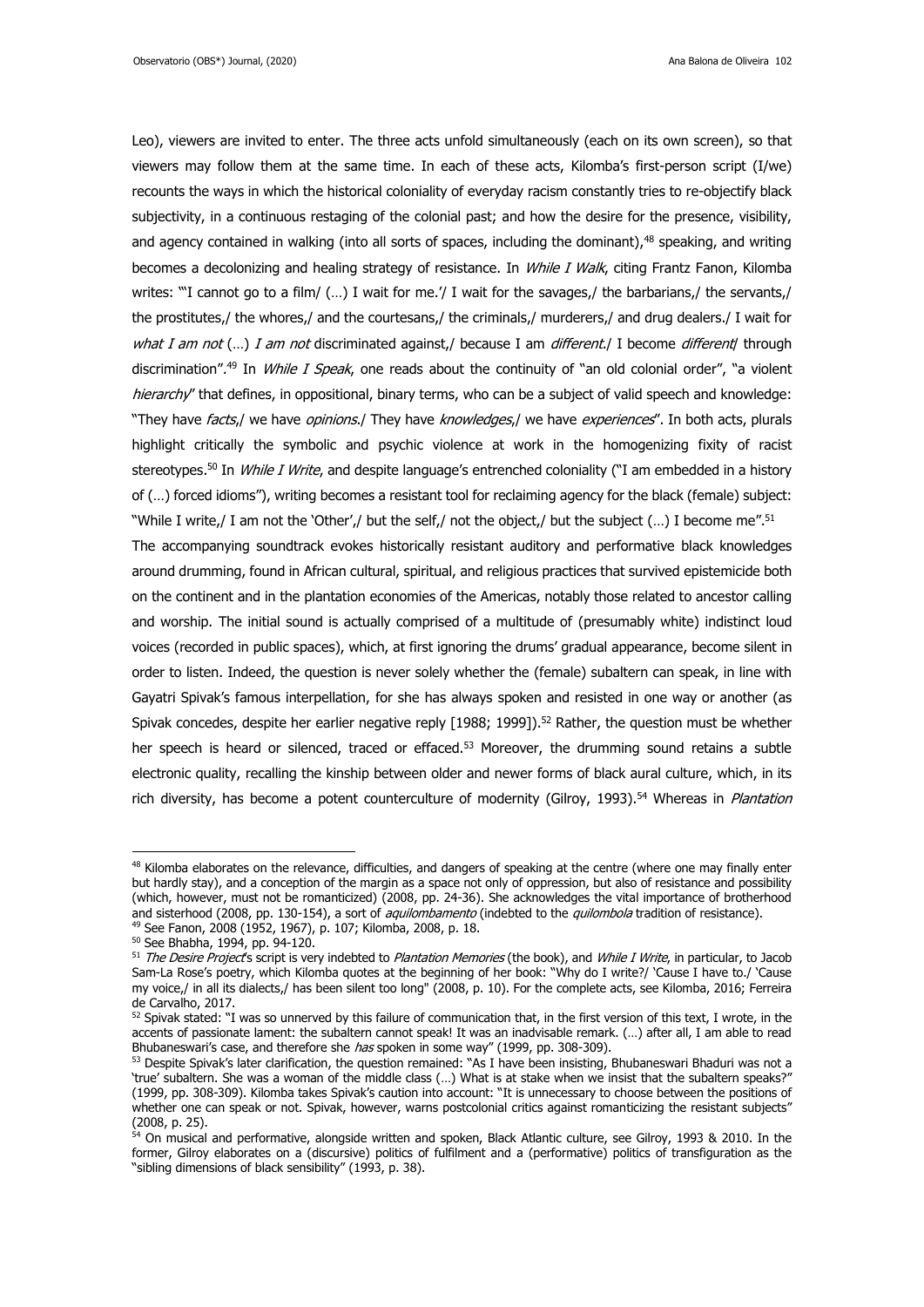Memories the performing body is visible and spoken words are audible, in The Desire Project the performing body becomes audible and written words, visible. Like Plantation Memories, The Desire Project unveils the deep connection between racism and the history of slavery and colonialism: not only through its written words and performative sounds, but also by paying homage to a speaking and silenced ancestor in The Mask (Fig. 8). This is an altar that, placed at the entrance of the video projection, is dedicated to the figure of the enslaved Anastácia.

**Figure 8:** Grada Kilomba, The Mask, 2017. Installation view, Grada Kilomba, Secrets to Tell, MAAT, Lisbon, 2017-2018. Photo: Bruno Lopes. © Grada Kilomba. Courtesy of the artist and MAAT, Lisbon.



It was Kilomba's grandmother who told her about Anastácia's story, urging her granddaughter never to forget it. An enslaved black woman in Brazil, Anastácia was forced to wear a mask over her mouth to silence her emancipatory words (and prevent white listening), having become, like Dandara and Zumbi, a symbol of resistance to slavery, colonialism, and racism (in particular, for black women), and a venerated figure in the Afro-Brazilian Candomblé and Umbanda religions. <sup>55</sup> Every Friday in the living room of Kilomba's grandmother, they both used to place a lit candle, a white flower, a glass of clean water, and a bowl of fresh, unsweetened coffee next to the image of Anastácia, following Candomblé's worship of the Orixás, in particular, Oxalá. This creolized and resistant black religious tradition is often practiced in ancestor-calling

<sup>&</sup>lt;sup>55</sup> There are different versions of Anastácia's biography, varying namely with regard to her place of birth (Angola, Nigeria or Bahia) and the reason for the mask punishment, which, despite variations, usually includes resistance to rape and other forms of resistance. Although her historical existence is doubtful, she became a revered figure in Afro-Brazilian religions and some catholic shrines, and a symbol for black feminism. Tin masks, iron collars, and other physical and psychic torture devices were commonly used in Brazil to silence, humiliate, and punish enslaved people. According to various accounts, the masks were intended to prevent them from eating food, such as sugar cane and cocoa beans, while working on the plantations, drinking alcohol, and committing suicide by dirt eating, etc. The image that became known as Anastácia's is the lithograph Châtiment des Esclaves (Punishment of the Enslaved) (1839) by the French Jacques Étienne Arago (1790-1854), which was first published in the first volume of his Souvenirs d'un aveugle: Voyage autour du monde (Memories of a Blind: Journey around the World) (1839-1840), and which derives from a drawing he made during his stays in Brazil (1817-1818, 1820), while travelling as a draftsman for a French so-called scientific expedition (Handler & Steiner, 2006; Handler & Heyes, 2009). For Kilomba's theoretical elaborations on silencing, speaking, and listening around Anastácia's mask, see Kilomba, 2008, pp. 13-22.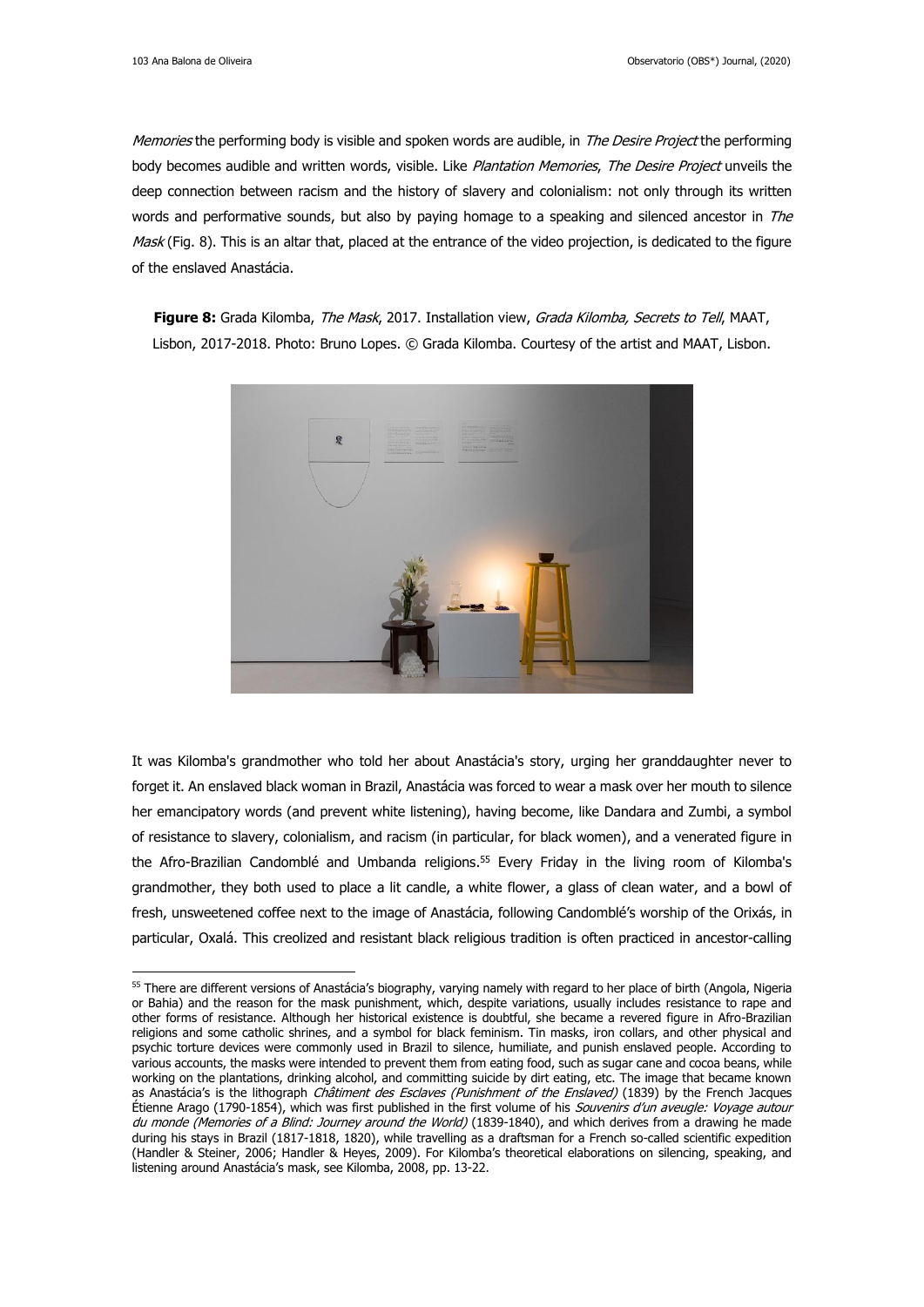music and dance ceremonies – some of the auditory and performative black knowledges evoked by the drumming sounds of *The Desire Project*. In *The Mask*, Kilomba recreates in gallery and museum settings the Friday domestic altar of her grandmother's living room, making the same offering to Anastácia and inviting the viewers to partake in her homage by lighting their own candle. The altar includes a wall text next to Anastácia's image, recounting the artist's familial memory, <sup>56</sup> as well as the beads and smoking pipe of Candomblé.<sup>57</sup> The re-enactment of the female family ritual, based on this living ancestral knowledge, occurs in the immediate vicinity of the high-tech video projection, whereby material, digital, and spiritual forms of being and knowing become irrevocably enmeshed. Perpetuating the voices of Anastácia and her grandmother through her own (like Kala, who carries her grandmother's name next to hers) in the structurally white spaces of museums and galleries, Kilomba thus calls for the necessary and urgent white labour of listening, acknowledging, and repairing.

In conclusion, despite these artists' different backgrounds and experiences, notably vis-à-vis their own racialization and ethnic-racial positionality, and their fairly distinctive artistic practices, they can be said to assemble ethico-politically in their urging for a critical and counter-hegemonic public memorialization of slavery and colonialism, as well as their enduring racist, patriarchal, and capitalist legacies in contemporary Portugal and beyond. They meet around the acknowledged need for epistemic decolonization and systemic reparation. For my part, I hope to have made my own decolonial contribution by historicizing these artists' significant gestures.

### **References**

- Anderson, W., Roque, R. & Ventura Santos, R. (Eds.) (2019). Luso-Tropicalism and its Discontents: The Making and Unmaking of Racial Exceptionalism. New York, Oxford: Berghahn Books.
- Balona de Oliveira, A. (2017). A Decolonizing Impulse: Artists in the Colonial and Post-Colonial Archive, Or the Boxes of Departing Settlers between Maputo, Luanda and Lisbon. In Piçarra, M. C. & Castro, T. (Eds.), (Re)Imagining African Independence: Film, Visual Arts and the Fall of the Portuguese Empire (pp. 185-204). Oxford: Peter Lang.
- Balona de Oliveira, A. (2018). Elas Aqui, os Cinquenta Anos, o Renascimento, os Senhores do Vento e o James Brown, Ou Cinco Impressões de Luanda (Uma das quais em Lisboa). Artecapital. https://www.artecapital.net/perspetiva-205-ana-balona-de-oliveira-elas-aqui-os-cinquenta-anoso-renascimento-os-senhores-do-vento-e-o-james-brown-ou-cinco-impressoes-de-luanda-umadas-quais-em-lisboa-
- Balona de Oliveira, A. (2019a). "Memórias da Plantação", Anastácia, Dandara e Zumbi, o Paquete São José e as Roças de São Tomé, Ou Escravatura, Colonialismo e Racismo pelo Olhar das Artistas. In Bandeira Jerónimo, M. & Monteiro, J. P. (Eds.), O Direito Sobre Si Mesmo: 150 Anos da Abolição da Escravatura no Império Português [exh. cat.] (pp. 155-164). Lisboa: Assembleia da República - Direcção de Informação e Cultura.

<sup>&</sup>lt;sup>56</sup> For The Mask's wall text, see Ferreira de Carvalho, 2017.

<sup>57</sup> Although Candomblé has been a part of Kilomba's life since her childhood, she has spoken about the relevance of her time spent in the Candomblé shops of São Paulo's peripheries for the making of The Mask, and of the significance of showing *The Desire Project* in Brazil (Kilomba, 2016).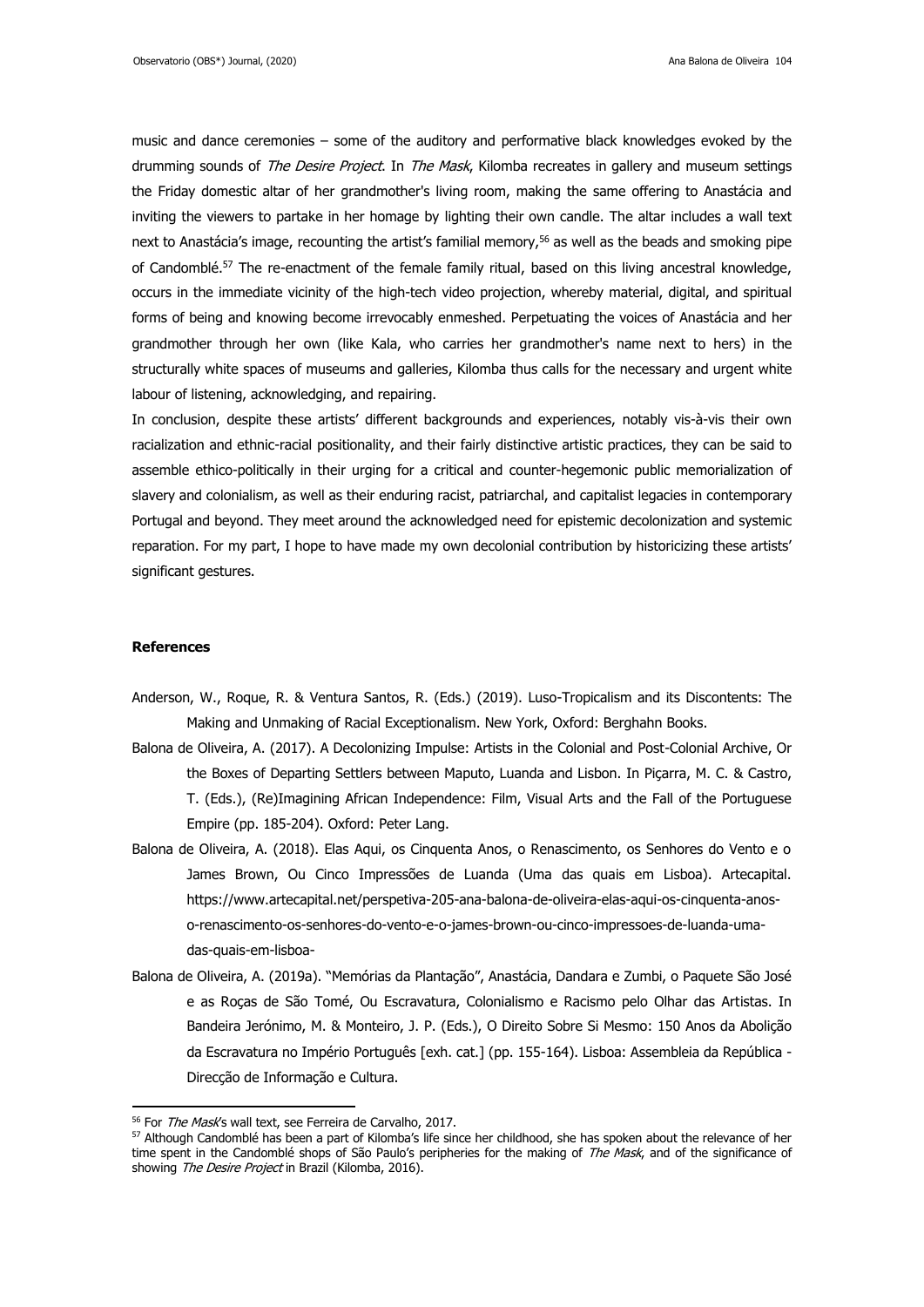- Balona de Oliveira, A. (2019b). "Supõe que a Verdade Fosse uma Mulher… E Porque Não?" Entrando de Lado, ou o "Gendering" e o "Blackening" de Histórias Coloniais, Anti- e Pós-Coloniais na Obra de Eurídice Kala aka Zaituna Kala. Revista Faces de Eva, Extra, 57-70.
- Balona de Oliveira A. (2020a). Breaking Canons: Intersectional Feminism and Anti-Racism in the Work of Black Women Artists. Vista – Revista de Cultura Visual, 6, 79-100.
- Balona de Oliveira, A. (2020b). Circulating Capulanas, Wedding Gowns, and Black Dresses: Race and Gender across Time and Space in the Work of Eurídice Kala aka Zaituna Kala. In Ferreira, Â. (Ed.), Atlantica: Contemporary Art from Mozambique and its Diaspora. Lisbon: Hangar Books (forthcoming).
- Bandeira Jerónimo, M. (2009). Livros Brancos, Almas Negras: A Missão "Civilizadora" do Colonialismo Português, 1870-1930. Lisboa: Imprensa de Ciências Sociais.
- Bandeira Jerónimo, M. & Monteiro, J. P. (Eds.) (2019). O Direito Sobre Si Mesmo: 150 Anos da Abolição da Escravatura no Império Português [exh. cat.]. Lisboa: Assembleia da República - Direcção de Informação e Cultura.
- Berman, M. (1988). All That is Solid Melts into Air: The Experience of Modernity. London and New York: Penguin Books.
- Bhabha, H. K. (1994). The Location of Culture. London and New York: Routledge.
- Brito Alves, M., Lamoni, G. & Serra, F. (2018). (Co)Habitar. Lisboa: Casa da América Latina, Sistema Solar (Documenta).
- Cabrita Mateus, D. & Mateus, A. (2011). Angola 61: Guerra Colonial: Causas e Consequências. Lisboa: Texto Editores.
- Castelo, C. (1998). O Modo Português de Estar no Mundo: O Lusotropicalismo e a Ideologia Colonial Portuguesa, 1933-1961. Porto: Edições Afrontamento.
- Castro Henriques, I. (2019). De Escravos a Indígenas: O longo processo de instrumentalização dos africanos (séculos XV-XX). Lisboa: Caleidoscópio.
- Crenshaw, K. (1989). Demarginalizing the Intersection of Race and Sex: A Black Feminist Critique of Antidiscrimination Doctrine, Feminist Theory and Antiracist Politics. University of Chicago Legal Forum, 1989(1), 139-167.
- Davis, A. (1983). Women, Race and Class. New York: Vintage Books, Random House.
- Dhada, M. (2016). O Massacre Português de Wiriamu, Moçambique 1972. Lisboa: Tinta da China.
- Fanon, F. (2008 [1952, 1967]). Black Skin, White Masks. London: Pluto Press.
- Ferguson, J. (2006). Global Shadows: Africa in the Neoliberal World Order. Durham, N.C., London: Duke University Press.
- Ferraz de Matos, P. (2006). As "Côres" do Império": Representações Raciais no Império Colonial Português. Lisboa: Imprensa de Ciências Sociais.
- Ferreira, Â. & Uamusse, S. (2016). Old School #41 Ângela Ferreira with Selma Uamusse. https://vimeo.com/158999995
- Ferreira, M. T., Coelho, C. & Wasterlain, S. N. (2019). Discarded in the trash: Burials of African enslaved individuals in Valle da Gafaria, Lagos, Portugal (15th–17th centuries). International Journal of Osteoarchaeology, 29(4), 670-680.
- Ferreira de Carvalho, N. (Ed.) (2017). Grada Kilomba: Secrets to Tell [exh. cat.]. Lisbon: MAAT/Fundação EDP.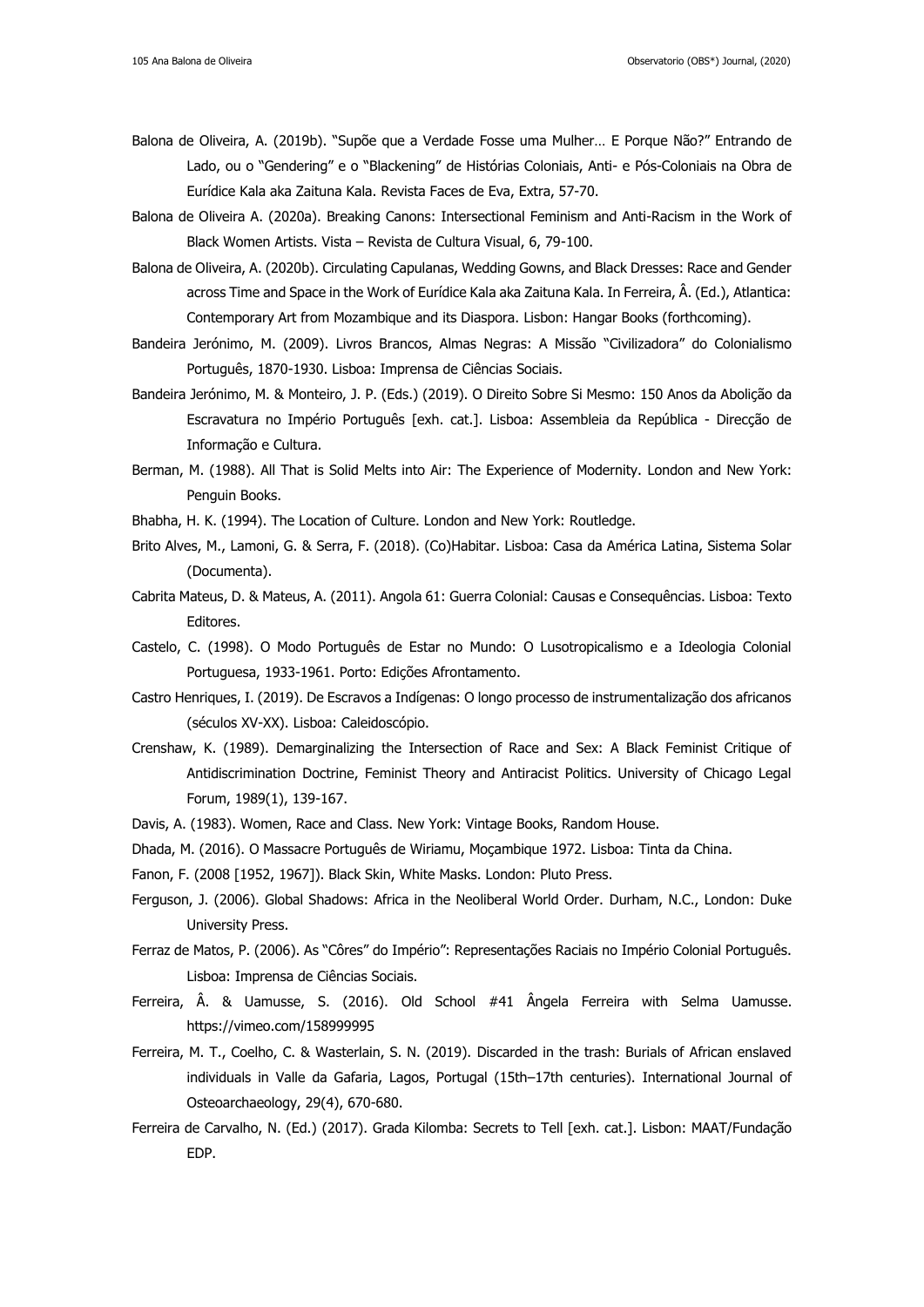Gilroy, P. (1993). The Black Atlantic: Modernity and Double Consciousness. London: Verso.

- Gilroy, P. (2010). Darker than Blue: On the Moral Economics of Black Atlantic Culture. Cambridge, Mass., London: The Belknap Press of Harvard University Press.
- Handler, J. S. & Steiner, A. (2006). Identifying Pictorial Images of Atlantic Slavery: Three Case Studies. Slavery and Abolition, 27(1), 51-71.
- Handler, J. S. & Hayes, K. E. (2009). "Escrava Anastácia": The Iconographic History of a Brazilian Popular Saint. African Diaspora, 2, 25-51.
- Harries, P. (1994). Work, Culture, and Identity: Migrant Laborers in Mozambique and South Africa, c.1860– 1910. Portsmouth, NH, London: Heinemann, Currey.
- Harries, P. (2016). Mozambique Island, Cape Town and the Organisation of the Slave Trade in the South-West Indian Ocean, c. 1797–1807. Journal of Southern African Studies, 42(3), 409–427.
- Hill Collins, P. (2009). Black Feminist Thought: Knowledge, Consciousness and the Politics of Empowerment. New York: Routledge.
- hooks, b. (2015). Ain't I a Woman: Black Women and Feminism. New York: Routledge.
- Hylton, J. (Org.) (1993). The Complete Works of William Shakespeare. http://shakespeare.mit.edu/tempest/tempest.4.1.html
- Kala, E. & Cotter, L. (2017). Becoming the Archive: A Dialogue with Eurídice Kala. MaHKUscript: Journal of Fine Art Research, 2(1), 1-6.
- Kilomba, G. (2008). Plantation Memories: Episodes of Everyday Racism. Münster: Unrast Verlag.
- Kilomba, G. (2015a). Plantation Memories: Part I. https://www.youtube.com/watch?v=ftRjL7E5Y94
- Kilomba, G. (2015b). Plantation Memories: Part II. https://www.youtube.com/watch?v=SzU0TQxLnZs
- Kilomba, G. (2015c). While I Write. https://www.youtube.com/watch?v=UKUaOwfmA9w
- Kilomba, G. (2016). Kosmos² Labor#10 Video Installation: The Desire Project by Grada Kilomba. https://vimeo.com/266296302; https://www.youtube.com/watch?v=3\_862VjLVEA
- Mama, A. (1995). Beyond the Masks: Race, Gender and Subjectivity. London, New York: Routledge.
- Marx, K. & Engels, F. (2000 [1848, 1888]). Manifesto of the Communist Party. In Marx/Engels Internet Archive. https://www.marxists.org/archive/marx/works/1848/communist-manifesto/index.htm
- Marx, K. (1999 [1867, 1887]). Capital: A Critique of Political Economy Volume I. In Marx/Engels Internet Archive. https://www.marxists.org/archive/marx/works/1867-c1/index.htm
- Mbembe, A. (2001). On the Postcolony. Berkeley, London: University of California Press.
- Mbembe, A. (2002). Necropolitics. Public Culture, 15(1), 11-40.
- Mbembe, A. (2013). Critique de la raison nègre. Paris: La Découverte.
- Mbembe, A. (2016). Politiques de l'inimitié. Paris: La Découverte.
- Monteiro, J. P. (2018). Portugal e a Questão do Trabalho Forçado: Um Império sob Escrutínio (1944-1962). Lisboa: Edições 70.
- Naro, N. P., Sansi-Roca, R. & Treece, D. H. (Eds.) (2007). Cultures of the Lusophone Black Atlantic. New York: Palgrave Macmillan.
- Nascimento Rodrigues, I. (2018). Espectros de Batepá: Memórias e Narrativas do Massacre de 1953 em São Tomé e Príncipe. Porto: Afrontamento.
- Njami, S. (Ed.) (2016). Dak'art 12: La Cité dans le jour bleu: Réenchantements (vol.1), Contours (vol. 2) [exh. cat.]. Bielefeld: Kerber Verlag.